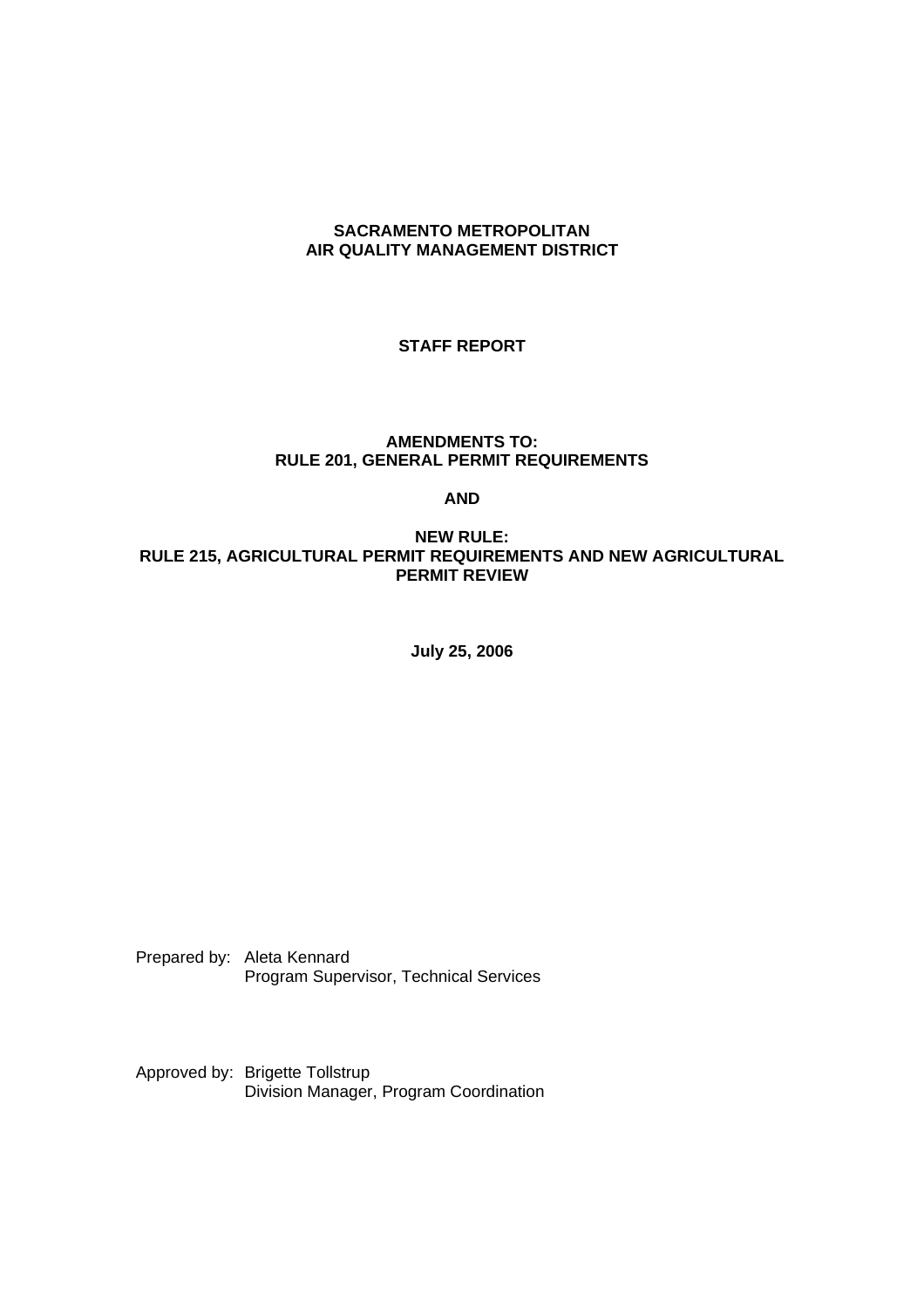# **INTRODUCTION**

Rule 201, GENERAL PERMIT REQUIREMENTS, established the administrative procedures for review of new sources of air pollution and the modification and operation of existing sources through the issuance of permits. The rule includes the list of equipment and processes that are exempt from permit requirements. Staff is proposing to amend the exemption for agricultural operations in Rule 201 to make the requirements of Rule 201 applicable to new major stationary sources and major modifications and to update the ASTM Methods referenced in the rule.

New Rule 215, AGRICULTURAL PERMIT REQUIREMENTS AND NEW AGRICULTURAL PERMIT REVIEW, establishes the administrative procedures for the review of existing, new and modified agricultural sources and issuance of permits to agricultural operations that are not a new major stationary source or a major modification. It also sets the requirements for Best Available Control Technology (BACT) and offsets for these sources.

 $\Box$ 

# **BACKGROUND**

In the past, agricultural operations have been exempt from obtaining air quality permits from local districts pursuant to state law. This exemption conflicted with federal law. If California did not amend this exemption, California would have lost billions of dollars in federal transportation funding, as well as faced other sanctions. In addition, in some parts of the state – including the Sacramento Federal Ozone Nonattainment Area – air quality is poor and agricultural activities contribute to the problem. Poor air quality harms public health – causing and/or exacerbating asthma, respiratory illness, heart and lung disease, and early mortality. In September 2003, California Senate Bill 700 (SB 700) was signed into law which amended the air pollution control requirements in the California Health and Safety Code, in particular Section 42301.16, to include regulatory requirements for agriculture.

Health and Safety Code Section 42301.16 established permitting requirements for individual agricultural stationary sources. The District is required to issue permits to agricultural stationary sources with actual emissions equal to or exceeding one-half of any applicable emissions threshold for a major stationary source. The removal of the agricultural source exemption also requires agricultural stationary sources whose potential to emit is equal to or exceeding any applicable emissions threshold for a major stationary source to obtain a federal operating permit, as is required by District Rule 207, Title V – Federal Operating Permit Program.

In the District, the majority of agricultural stationary sources are farming operations that grow crops. The majority of emissions from this type of operation are from the use of diesel-fired engines driving irrigation pumps. There are also some small dairies and chicken/turkey farms in the area. Agricultural stationary sources may also operate equipment similar to traditional stationary sources – such as, gasoline/propane/natural gas-fired engines, gasoline/diesel storage tanks, boilers, and painting and degreasing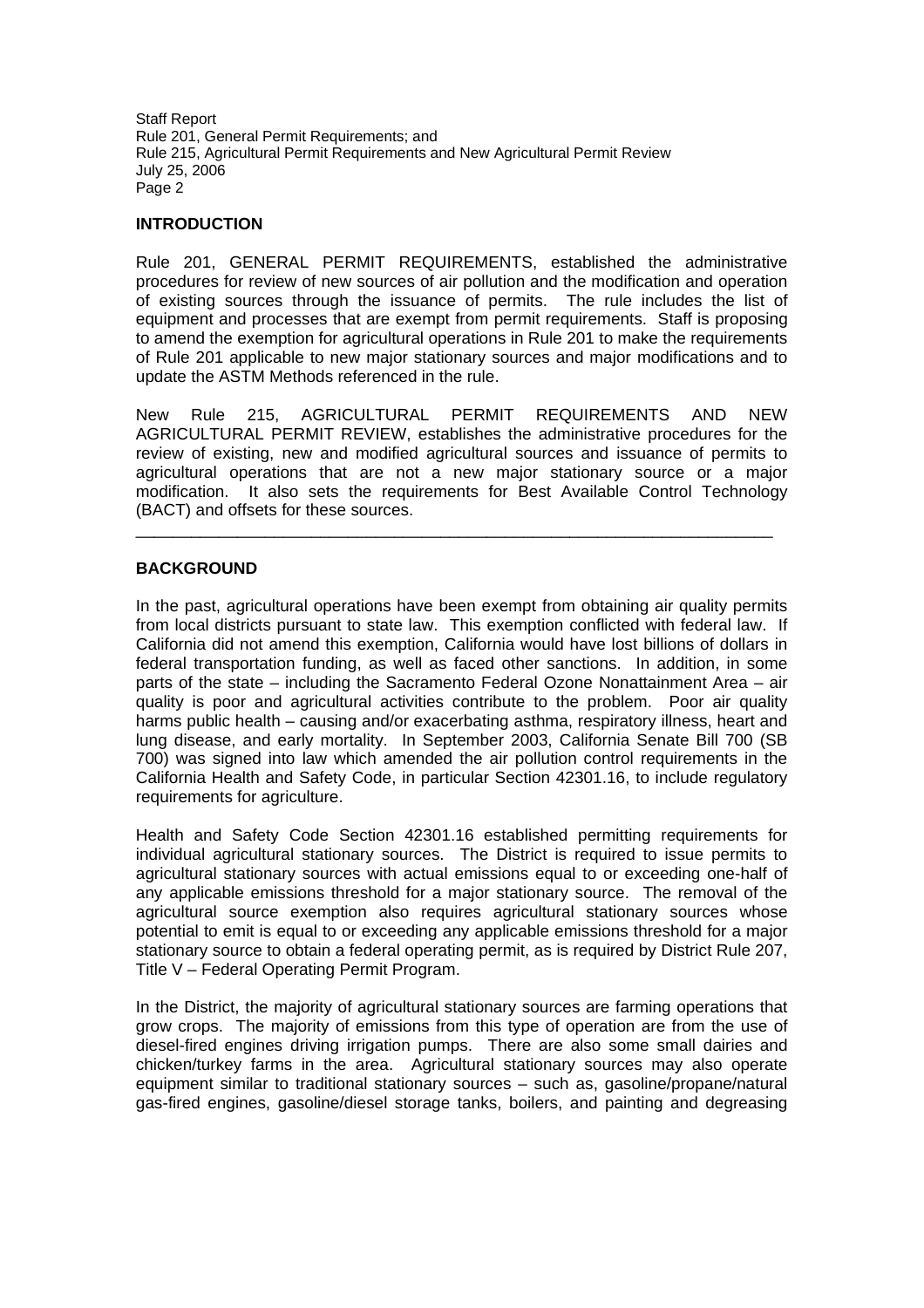operations. The emissions from all of these types of agricultural operations contribute to the overall emissions created by an agricultural stationary source.

**Federal Mandate:** The District is designated serious for the 8-hour ozone standard by the United States Environmental Protection Agency (EPA). Section 173 of Title I of the Federal Clean Air Act Amendments of 1990 requires permitting authorities to establish a permitting program for reviewing applications for construction of new sources or modification of existing sources of air pollutants. A New Source Review, or Preconstruction Review, is required as part of the SIP under 40 Code of Federal Regulations (CFR) Part 51 Subpart 1 to ensure that the construction or modification of a source will not cause violations of the State's control strategy or interfere with attainment or maintenance of ambient air quality standards. 40 CFR Part 51 also requires the District to adopt a permitting program that requires the application of BACT for any net increase in emissions at a major stationary source, and Lowest Achievable Emission Rate (LAER) for a new major stationary source or modification to an existing stationary source that result in significant emission increases. Proposed Rule 201 complies with these requirements by removing the agricultural exemption in Rule 201 and making new major stationary sources and major modifications subject to Rule 201 and Rule 202, NEW SOURCE REVIEW requirements. Proposed Rule 201 also updates the ASTM methods cited to the most recent versions. Rule 202 complies with the requirements of this mandate.

Rule 215 does not address any Federal mandates.

### **State Mandates:**

**SB700 Requirements:** Health and Safety Code Section 42301.16 requires the District to establish a permit program for agricultural stationary sources with actual emissions equal to or exceeding one-half of any applicable emissions thresholds for a major stationary source.

In addition, Rule 215 will require permits for agricultural sources that are subject to Rule 496, LARGE CONFINED ANIMAL FACILITIES, and for boilers and process heaters located at an agricultural source that are subject to Rule 411, NOX FROM BOILERS, PROCESS HEATERS AND STEAM GENERATORS and are applying for a low fuel usage exemption. These facilities would include agricultural sources with actual emissions less than one-half of any applicable emissions thresholds for a major stationary source. Pursuant to Health and Safety Code Section 42301.16(c), prior to requiring a permit from an agricultural source with actual emissions that are less than one-half of any applicable emissions threshold for a major stationary source, the District shall make all of the following findings:

- 1) The source is not subject to a permit requirement pursuant to Section 40724.6;
- 2) A permit is necessary to impose or enforce reductions of emission of air pollutants that the district show cause or contribute to a violation of a state or federal ambient air quality standard; and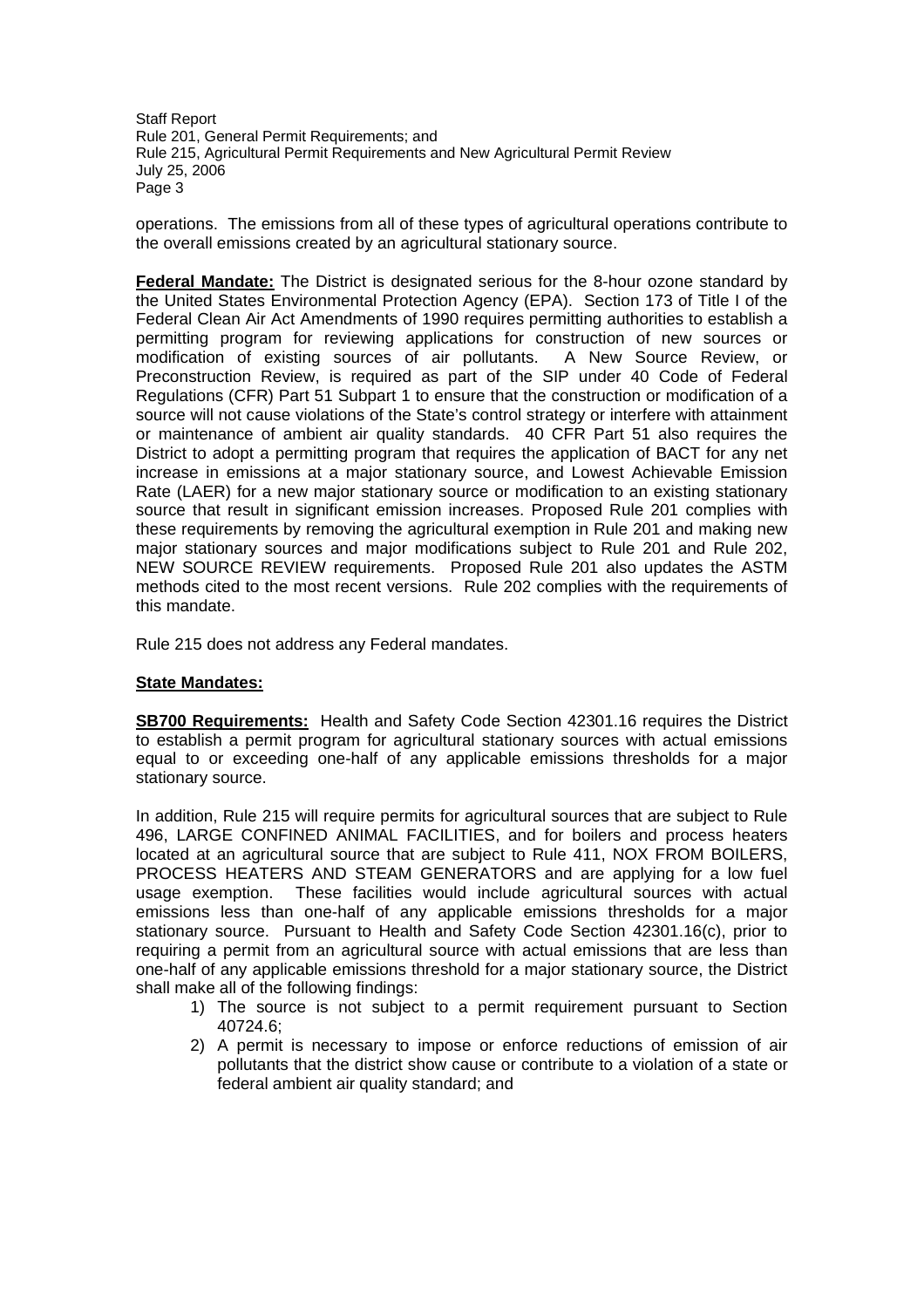3) The requirement for a source or category of sources to obtain a permit would not impose a burden on those sources that is significantly more burdensome than permits required for other similar sources of air pollution.

For boilers and process heaters located at an agricultural source which are subject to Rule 411 and are applying for a low fuel usage, the District makes the following findings:

- 1) Boilers and process heaters are not subject to Section 40724.6 which establishes the requirements for Large Confined Animal Facilities;
- 2) Rule 411 was required to be adopted pursuant to state and federal law to help the District achieve attainment of both the state and federal air quality standards. Pursuant to Rule 411, a permit is necessary to establish a low fuel usage exemption from having to meet the NOx standards set by the rule. Without a requirement to obtain a permit for a low usage exemption, an agricultural source with a boiler or process heater would have to meet the standards established in the rule; and
- 3) Requiring a permit to establish a low usage exemption under Rule 411 is consistent with the permit requirement for all other boilers and process heaters in the District.

For Large Confined Animal Facilities, these sources are subject to a permit requirement pursuant to Health and Safety Code Section 40724.6, so the findings that are required under Health and Safety Code Section 42301.16(c) can not be made. For these types of sources Health and Safety Code Section 40724.6 applies. Pursuant to Health and Safety Code Section 40724.6, the two findings that are necessary to require a permit for Large Confined Animal Facilities with actual emissions less than one-half any applicable emissions threshold for a major stationary source are the same as the findings 2 and 3 from above. The District makes the following findings:

- 1) A permit is necessary to enforce the requirements of Reasonably Available Control Technology and to meet the requirements of Section 40724.6(d) which require the District to adopt a regulation to require the owner/operator of a large confined animal facility to submit an application for a permit within 6 months from date of adoption of the rule; and
- 2) A permit is being required which is consistent with the permit requirements for other agricultural sources and is consistent with other stationary sources within the District.

Proposed Rule 215 complies with the requirements of Health and Safety Code Sections 42301.16 and 40724.6.

**Serious Nonattainment Plan Requirements:** The California Clean Air Act, Health and Safety Code Section 40919, requires that the District's permitting program be designed to achieve no net increase in emissions from stationary sources with emissions greater than 15 tons per year of reactive organic compounds (ROC) or nitrogen oxides (NOx) as precursors to ozone. The California Clean Air Act also requires the permitting program to require the use of BACT for any new or modified stationary source which has the potential to emit 10 pounds per day or more of ROC or NOx.

Proposed Rule 215 requires the use of BACT for any new or modified agricultural emission unit where there is an increase in emissions and the potential to emit from the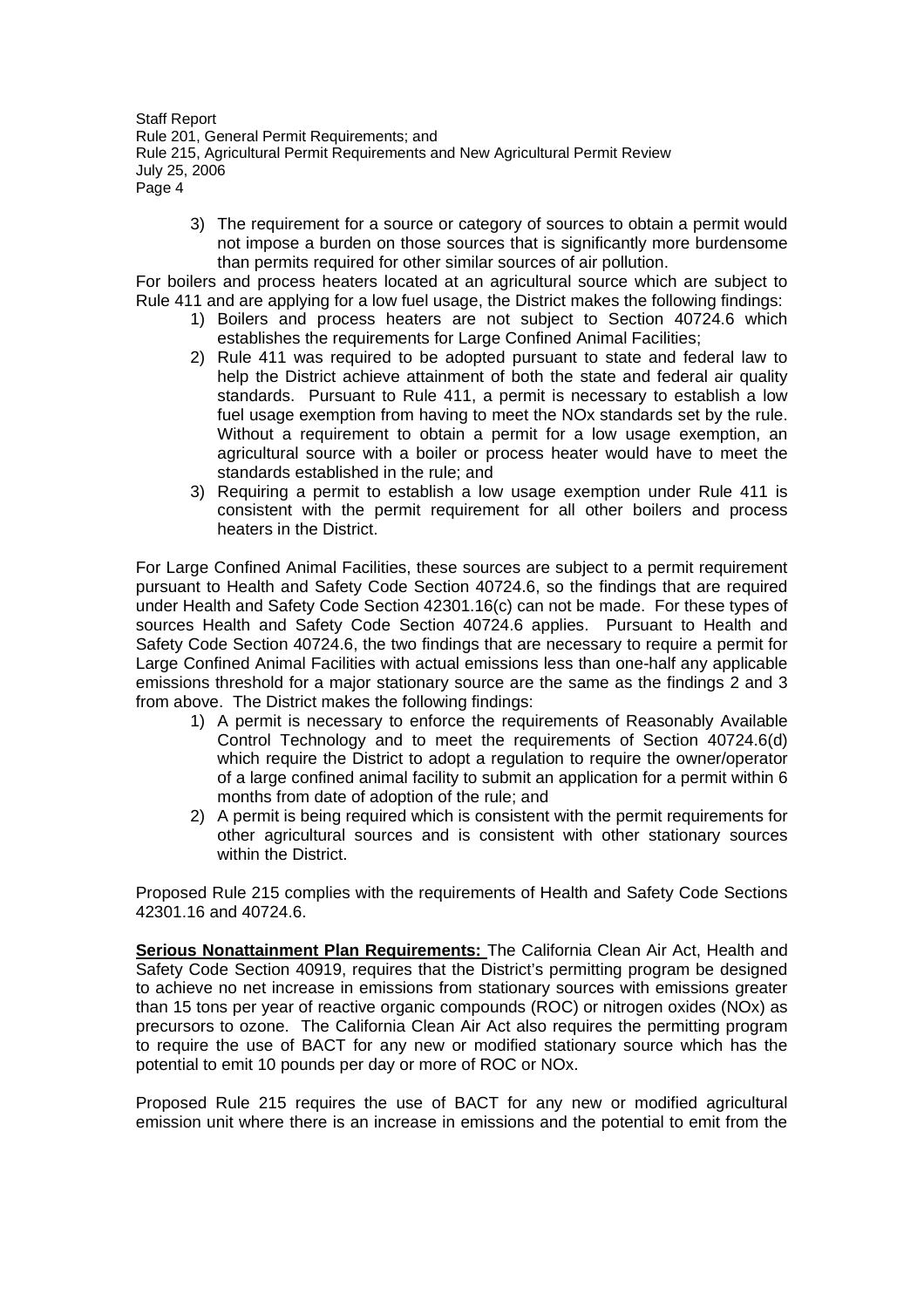emission unit is 10lbs/day or greater for ROC or NOx. The proposed rule requires emission offsets where there is an increase in emissions, the potential to emit of the agricultural stationary source is 5,000 lbs/quarter or greater for ROC or NOx, and the emission unit is a type where the District has adopted a specific emission reduction crediting rule and the rule has been approved by EPA, and as such, has been determined to meet the criteria of real, permanent, quantifiable, and enforceable as required by SB700. The offset section is being implemented this way to be consistent with San Joaquin Valley Unified Air Pollution Control District's (SJVAPCD) policy and the CAPCOA Ag Permitting White Paper to only require offsets when there is a specific District adopted and EPA approved credit rule as was agreed to in a conference call with Seyed Sadredin on November 14, 2005.

**Transport Mitigation Emission Control Requirements**: Upwind districts in a transport couple, as identified in California Code of Regulations Section 70500(c), are required to include sufficient emission control measures in their state ozone attainment plans to mitigate their impacts on ozone concentrations in downwind areas. An upwind district is required to comply with the transport mitigation planning and implementation requirements set forth in California Code of Regulations Section 70600 regardless of its attainment status, unless it complies with the requirements of Section 70601. The 2003 amended ozone transport mitigation regulation requires districts to implement by December 31, 2004, a stationary source permitting program designed to achieve no net increase in the emissions of ozone precursors from new or modified stationary sources that emit or have the potential to emit 10 tons or greater per year of an ozone precursor. The offset threshold of 5,000 lbs/quarter is consistent with this requirement.

**Chapter 4.5, Protect California Air Act of 2003 Requirements**: On December 31, 2002, the EPA, under direction of the President of the United States, promulgated regulations that modified the basic federal new source review program (67 Fed. Reg. 80186-80289) (Dec. 31, 2002)). In an effort to minimize the potential adverse air quality impact of this regulation, the state legislature passed the Protect California Air Act in 2003. The Act intended to minimize the impact of any relaxation of the federal new source review program on air quality in California. The Act prohibits districts from making revisions to their SIP approved NSR rules (in existence prior to December 30, 2002) that would result in weakening their rules. These revisions include but are not limited to, revisions to rule applicability, changing the definition of modification so that NSR is not triggered or triggered at a higher level of emission increases, or relaxing BACT, air quality analysis, and public participation requirements. The Act does permit districts to deviate from these requirements under specified condition.

The proposed rule and rule amendments will not result in a relaxation of the requirements of the SIP approved new source review rule since these amendments will require additional sources, specifically agricultural sources, to be subject to the new source review requirements. Therefore, the proposed rule amendments do not trigger requirements of the Act.

\_\_\_\_\_\_\_\_\_\_\_\_\_\_\_\_\_\_\_\_\_\_\_\_\_\_\_\_\_\_\_\_\_\_\_\_\_\_\_\_\_\_\_\_\_\_\_\_\_\_\_\_\_\_\_\_\_\_\_\_\_\_\_\_\_\_\_\_\_\_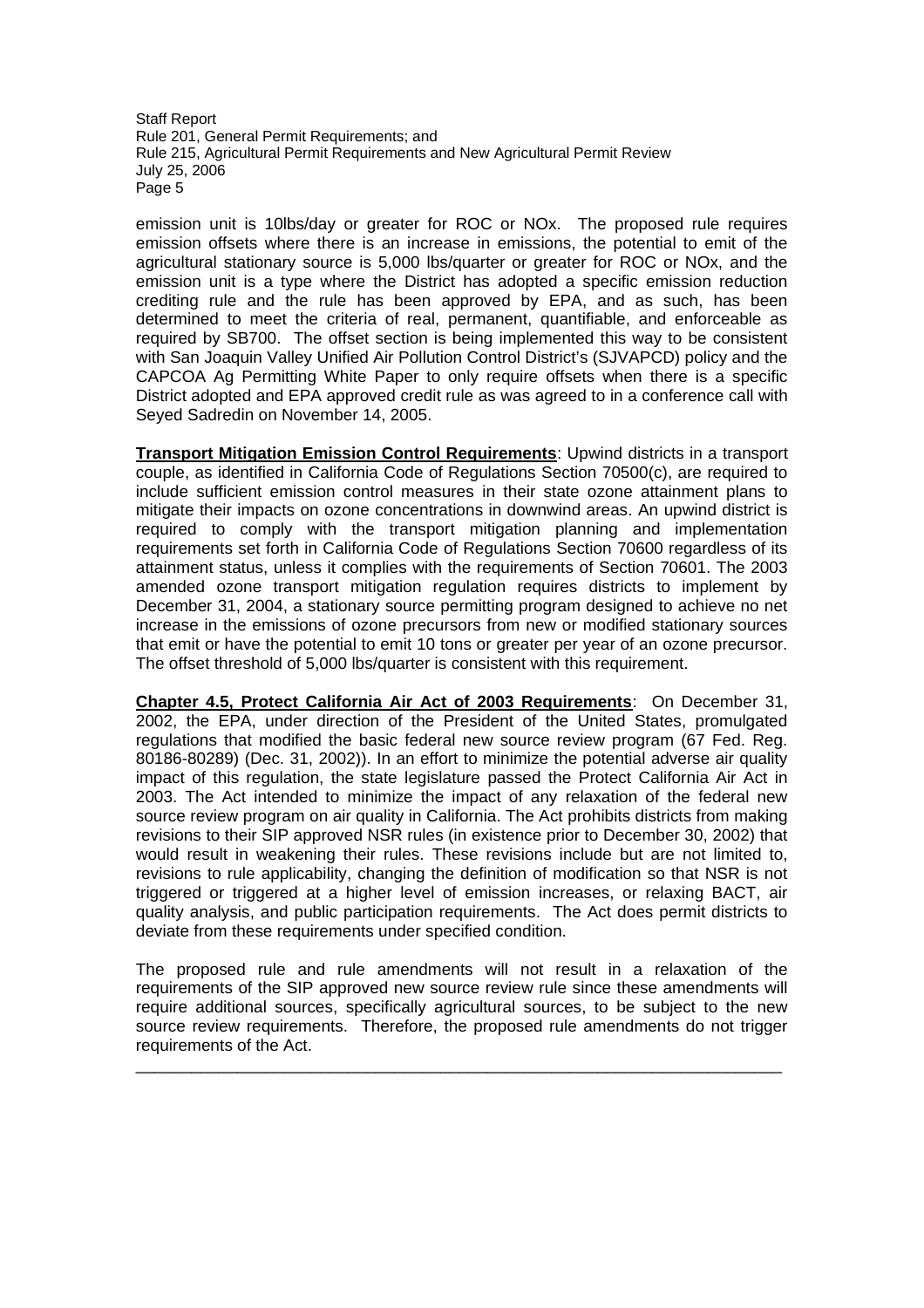# **SUMMARY OF PROPOSED RULES**

Rule 201, General Permit Requirements: Staff is proposing to amend the rule to make agricultural sources that are new major stationary sources or major modifications subject to Rule 201 and, therefore, Rule 202 requirements. In addition, staff updated the ASTM method dates and added an enforceability clarification consistent with other rules in the state.

Rule 215, Agricultural Source Permit Requirements and New Agricultural Source Review: Staff is proposing the new rule to:

- 1. Establish the permitting requirement for existing agricultural stationary sources.
- 2. Establish a mechanism for reviewing new or modified agricultural stationary sources including Best Available Control Technology (BACT) Requirements and emission offset requirements.

A detailed summary of both proposed rules may be found in Appendix A (see page 10).

# Major source thresholds and Permitting Thresholds:

Under the 1-hour ozone standard, the District was classified as severe, and as such, had a 25 ton per year threshold for NOx and ROG for major stationary sources. Under the 8 hour standard, the District is currently classified as serious, and as such, has a 50 tons per year threshold for NOx and ROG for major stationary sources. Both of these thresholds were in effect from June 15, 2004 until the one-hour ozone standard was revoked on June 15, 2005. In accordance with SB700 and, specifically, Health and Safety Code Section 42301.16 the permitting threshold for agricultural stationary sources is one-half or more of any applicable emission threshold for a major stationary source. The District is proposing to implement a 25 tons per year permitting threshold for NOx and ROG because at the time of the adoption Rule 215, the major source threshold for the District is 50 tons per year for NOx and ROG. The rule will also include a provision that will refer to 50% of the major source thresholds in the Federal Clean Air Act, which corresponds to the nonattainment designation of the District. If in the future the District bumps up in classification then the rule would automatically incorporate those lower permitting threshold triggers.

### **COST IMPACTS**

Section 40703 of the California Health and Safety Code requires that the District, pursuant to Section 40922, consider and make public its findings relating to the cost effectiveness of implementing an emission control measure. Two aspects of the proposed rules – the application of BACT and emission offsets – concerns emission control measures.

\_\_\_\_\_\_\_\_\_\_\_\_\_\_\_\_\_\_\_\_\_\_\_\_\_\_\_\_\_\_\_\_\_\_\_\_\_\_\_\_\_\_\_\_\_\_\_\_\_\_\_\_\_\_\_\_\_\_\_\_\_\_\_\_\_\_\_\_\_\_

Proposed Rule 215 will require BACT for new agricultural emission units that have a potential to emit 10 lbs/day for ROC, NOx, SOx, or PM10, 550 lbs/day for CO, or 3.3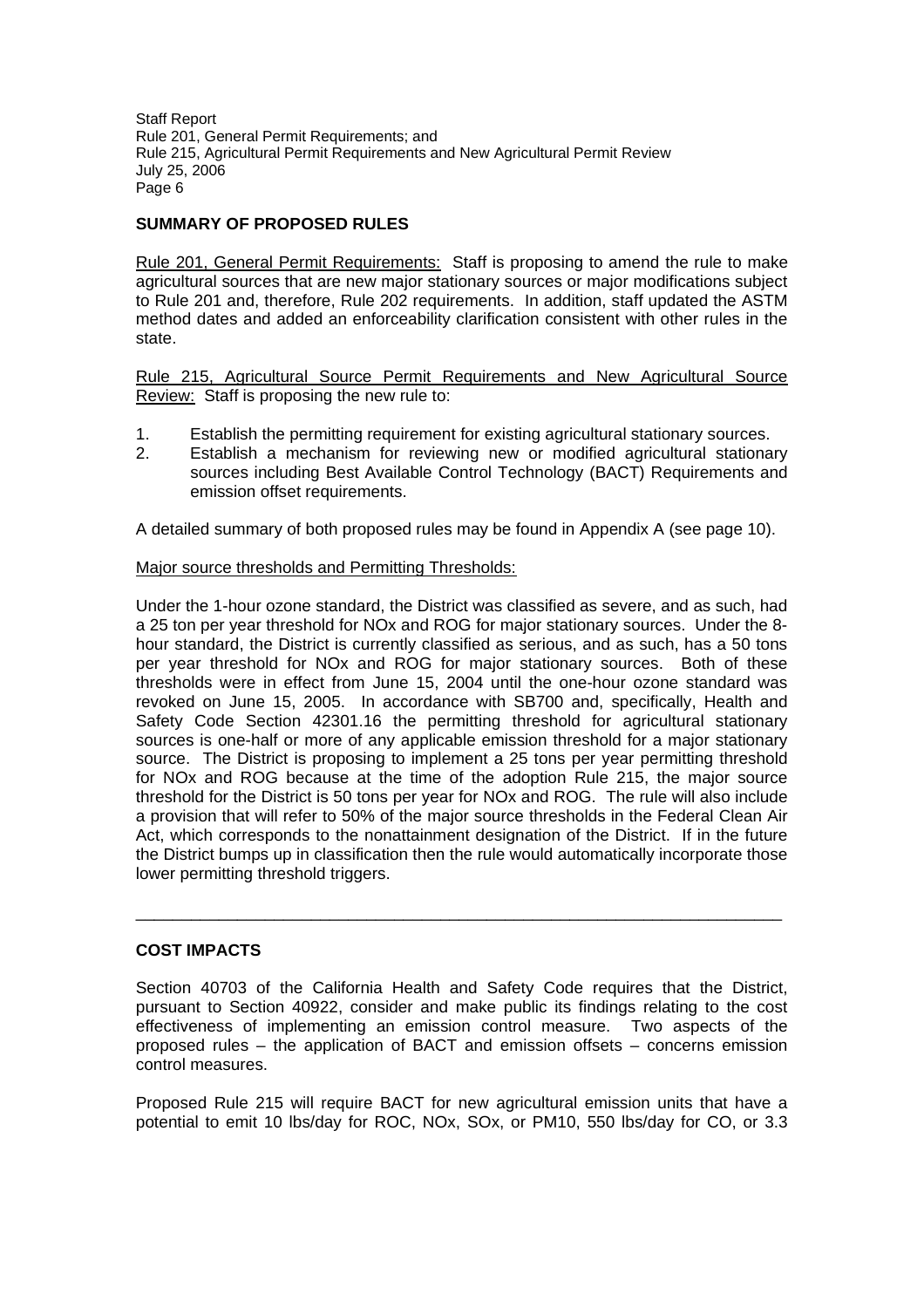lbs/day of lead, or modifications of agricultural emission units where there is an increase in emissions and the unit has the potential to emit more than 10 lbs/day or the other specified levels for the affected pollutants. The Air Pollution Control Officer shall periodically publish BACT guidelines for commonly permitted agricultural emission units. In general, BACT is based on the most stringent and most cost effective emissions control method that has been achieved in practice.

Proposed Rule 215 will require offsets to be surrendered where the cumulative emission increase from the agricultural stationary source meets or exceeds 5,000 lbs/quarter for ROC and NOx, 13,650 lbs/quarter for SOx, and 7,500 lbs/quarter for PM10 and there is a new or modified type of equipment/process where the District has adopted a specific emission reduction crediting rule and that rule has been approved by EPA. The District does not currently have any EPA approved emission reduction crediting rules.

**Impact on Businesses in Sacramento:** The proposed rule will only affect agricultural stationary sources with actual emissions that are greater than 25 tons/year of ROC and NOx or 50 tons/year of SOx, PM10 or CO. It will also affect smaller agricultural stationary sources if they become subject to a new Rule 496, LARGE CONFINED ANIMAL FACILITIES and boilers and process heaters that are subject to Rule 411, NOX FROM BOILERS, PROCESS HEATERS AND STEAM GENERATORS and are applying for a low fuel usage exemption pursuant to that rule. The actual impact to agricultural businesses is unknown and will depend on the number of agricultural stationary sources with actual emissions over the trigger level that will modify their operations in the future. It is estimated that there could be approximately 4 sources affected: 1 source with estimated actual emissions greater than the rule applicability limits and 3 Large Confined Animal Facilities.

The only cost impact from the proposed rule on existing sources will be from the imposition of permit fees. For information on this cost impact see the Staff Report for Rule 310, PERMIT FEES – AGRICULTURAL SOURCE. Expansion of large enough existing sources and construction of large enough new sources will require application of BACT and may require offsets. For more information, see the discussion under the Socioeconomic Impact Analysis section below.

**Cost to District:** The proposed rule is estimated to result on 0.09 Fulltime Equivalent (FTE) for the initial agricultural permitting and 0.04 FTE for the ongoing inspection time. The costs of administering the agricultural permitting program will be recovered through proposed Rule 310, PERMIT FEES – AGRICULTURAL SOURCE.

\_\_\_\_\_\_\_\_\_\_\_\_\_\_\_\_\_\_\_\_\_\_\_\_\_\_\_\_\_\_\_\_\_\_\_\_\_\_\_\_\_\_\_\_\_\_\_\_\_\_\_\_\_\_\_\_\_\_\_\_\_\_\_\_\_\_\_\_\_\_

### **SOCIOECONOMIC IMPACT ANALYSIS**

The provisions of Section 40728.5 of the California Health and Safety Code require, in part, that:

*"Whenever a district intends to propose the adoption, amendment, or repeal of a rule or regulation that will significantly affect air quality or emissions limitations, that agency*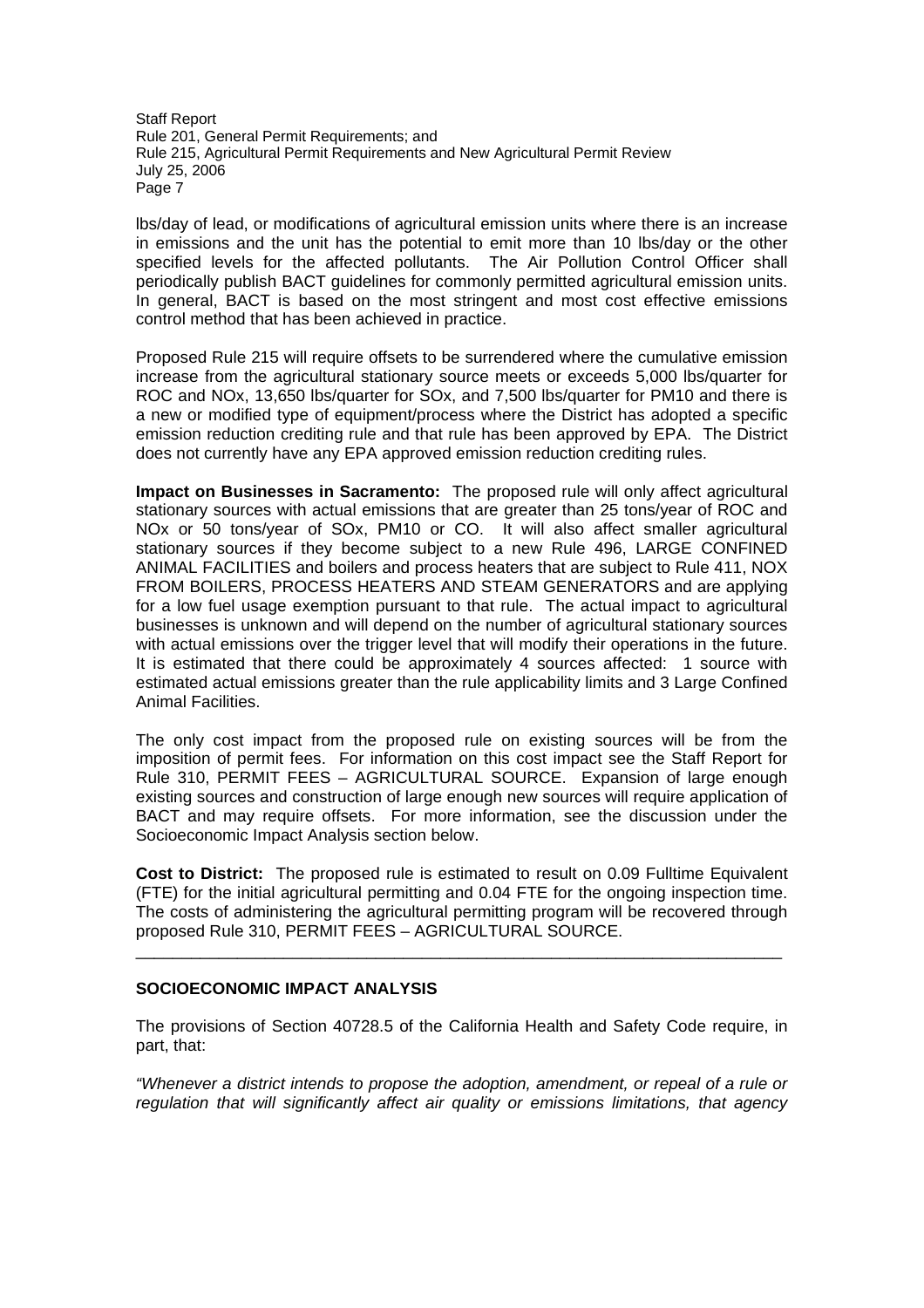*shall, to the extent that data are available, perform an assessment of the socioeconomic impacts of the adoption, amendment, or repeal of the rule or regulation."*

Staff prepared a socioeconomic analysis for Rule 215 pursuant to California Health and Safety Code Section 40728.5. The six separate elements are defined in Section 40728.5 and are discussed below.

**Type of industry or businesses, including small business affected by the proposed amendments:** Rule 215 applies to any agricultural stationary source with actual emissions greater than 25 tons/year for ROC and NOx and 50 tons/year of SOx, CO, and PM10, smaller agricultural stationary sources if they are subject to Rule 496, LARGE CONFINED ANIMAL FACILITIES and boilers and process heaters that are subject to Rule 411, NOX FROM BOILERS, PROCESS HEATERS AND STEAM GENERATORS and are applying for a low fuel usage exemption pursuant to that rule. There is an estimate that there are approximately 1,600 agricultural stationary sources in the District based on the United States Department of Agriculture 2002 Census data. From information obtained from agricultural sources in the District in a survey conducted August 2004 with a 60% response rate and from the District's SECAT/Moyer information, staff is estimating that there could be 4 agricultural stationary sources affected by the rule including a farming operation with greater than 800 acres using diesel engines to irrigate, a turkey ranch with greater than 100,000 birds, and dairies with greater than 1,000 milking cows.

**Impact on employment and economy in the District of the proposed amendments:** Rule 215 may require offsets for sources that modify their operations and increase emissions more than 10 tons per year NOx and ROC. There are also offset triggers at a higher level for PM10, CO and SOx. Offsets are only required where a specific emission reduction credit rule has been adopted by the District and has been approved by EPA. Since no credit rules have been approved, none of the permitting actions would trigger offsets at this time. Sources also have the option of limiting their potential to emit to less than the offset triggers. Staff does not know how many of these facilities will take a permit limit below the offset trigger levels and how many will require offset credits. Once the District has specific emission reduction crediting rules in place that are EPA approved the cost of offsets will vary according to the pollutant and the demand of offsets on the open market. The most recent weighted average costs of credits on the open market ranged from \$2,500 to \$33,685/ton of emissions. Staff does not anticipate a significant impact on the employment and economy in Sacramento.

The rule also sets a BACT trigger level of 10 lbs/day of ROC and NOx and other higher levels for PM10, CO and SOx. This requires new or modified agricultural emission units of more than an insignificant size to be equipped with the most stringent emission controls. The cost impact will vary depending on the type of emission unit (e.g., boiler, engine, dairy operation, etc.). The costs of BACT vary from no additional cost up to the cost of other prohibitory regulations recently adopted (\$13.90/lb reduced).

### **Range of probable costs, including costs to industry or business, including small business of the proposed rule amendments:** The costs will range based on the type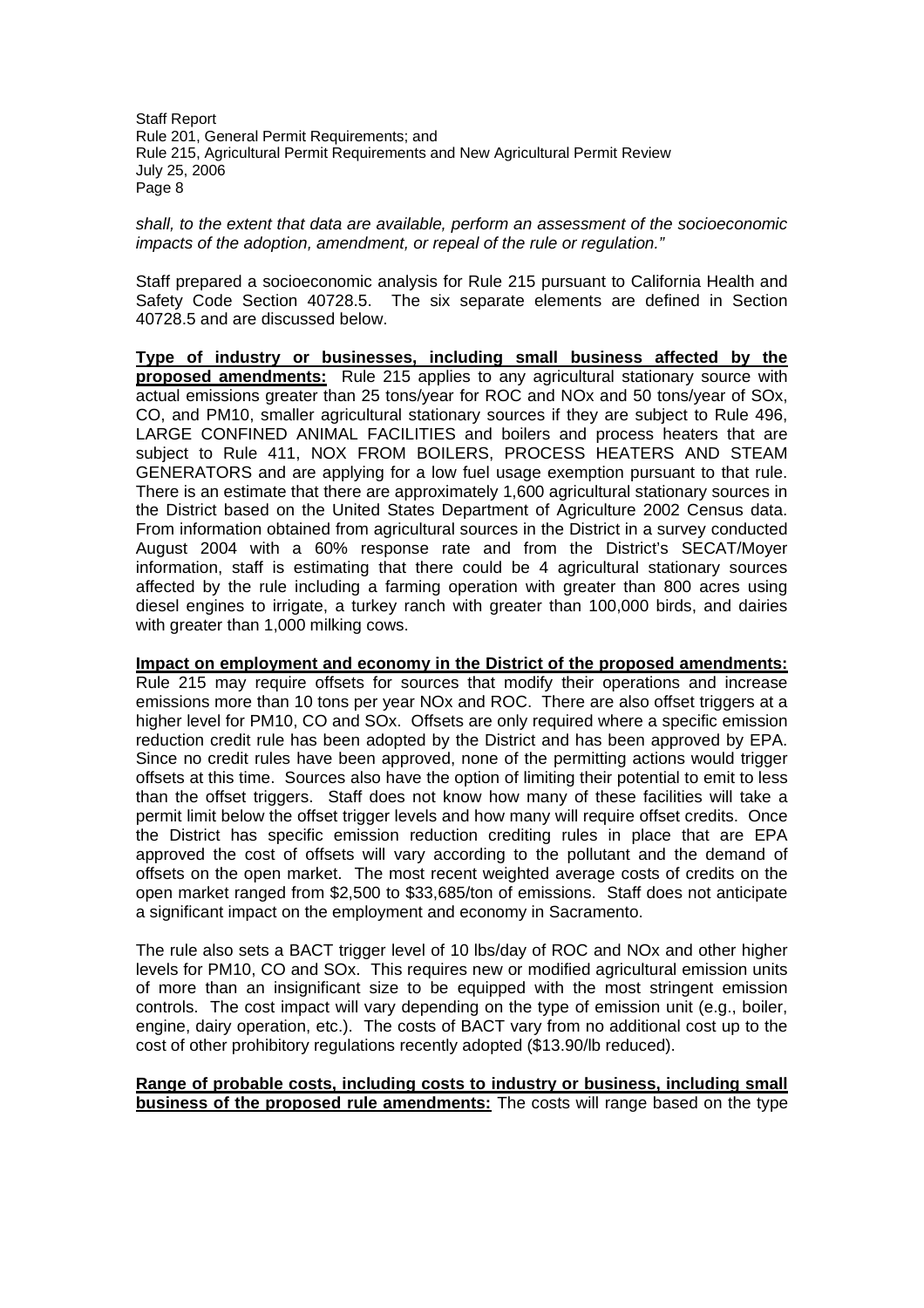of equipment and type of pollutant emitted. There is no cost impact to existing sources. Staff can not estimate how many new or modified emission units will occur in the future.

### **Availability and cost effectiveness of alternatives to the proposed amendments:**

Staff is proposing the new Rule 215 and Rule 201 amendments in order to comply with the SB700 agricultural source permit requirements in state law. The only other option is not to comply with state law. This may result in ARB establishing a program or exercising any of the powers of the district to achieve and maintain the ambient air quality standards (California Health and Safety Code, Section 41504 and 41505).

### **Emission Reduction Potential of the proposed rule amendments:**

The proposed rule establishes a permit program for stationary agricultural sources, but does not establish new emission control measures for agricultural sources. This rule will ultimately provide the frame-work for the District to enforce regulations that achieve emission reductions, like the Large Confined Animal Facilities rule also required by SB700. The proposed rule requires BACT and offsets for new or modified agricultural emission units, and therefore, will help maintain the District's progress towards attainment.

**Necessity of amending the rule:** Staff proposes new Rule 215 and amendments to Rule 201 to comply with state law (SB700).

\_\_\_\_\_\_\_\_\_\_\_\_\_\_\_\_\_\_\_\_\_\_\_\_\_\_\_\_\_\_\_\_\_\_\_\_\_\_\_\_\_\_\_\_\_\_\_\_\_\_\_\_\_\_\_\_\_\_\_\_\_\_\_\_\_\_\_\_\_\_

### **PUBLIC COMMENTS**

Staff held public workshops on the proposed rule concepts in conjunction with the Title V permit application workshops in November/December 2004. These workshops were held in the evening in locations that were more accessible to the farmers. Staff presented the rule concepts and outlined the rule impacts for the farmers and growers who attended. The proposed rule is based on the concepts discussed.

A public workshop was held to discuss the actual rule language and Staff Report on July 6, 2006. The workshop was held in the evening at the same location as the previous workshop. Staff addressed all questions and comments at the workshop. Additionally, individual meetings were held with the affected sources to explain the requirements and impacts of the proposed rule. All associated comments and responses have been included in Attachment C of this staff report.

### **ENVIRONMENTAL REVIEW AND COMPLIANCE**

The proposed amendment to Rule 201 will require new major agricultural stationary sources or major modifications at existing major agricultural stationary sources to apply for a permit and to meet BACT and offset requirements prior to construction. This will mean that new/modified large agricultural stationary sources will have greater controls than now, which would lead to a beneficial impact. As was discussed in the socio-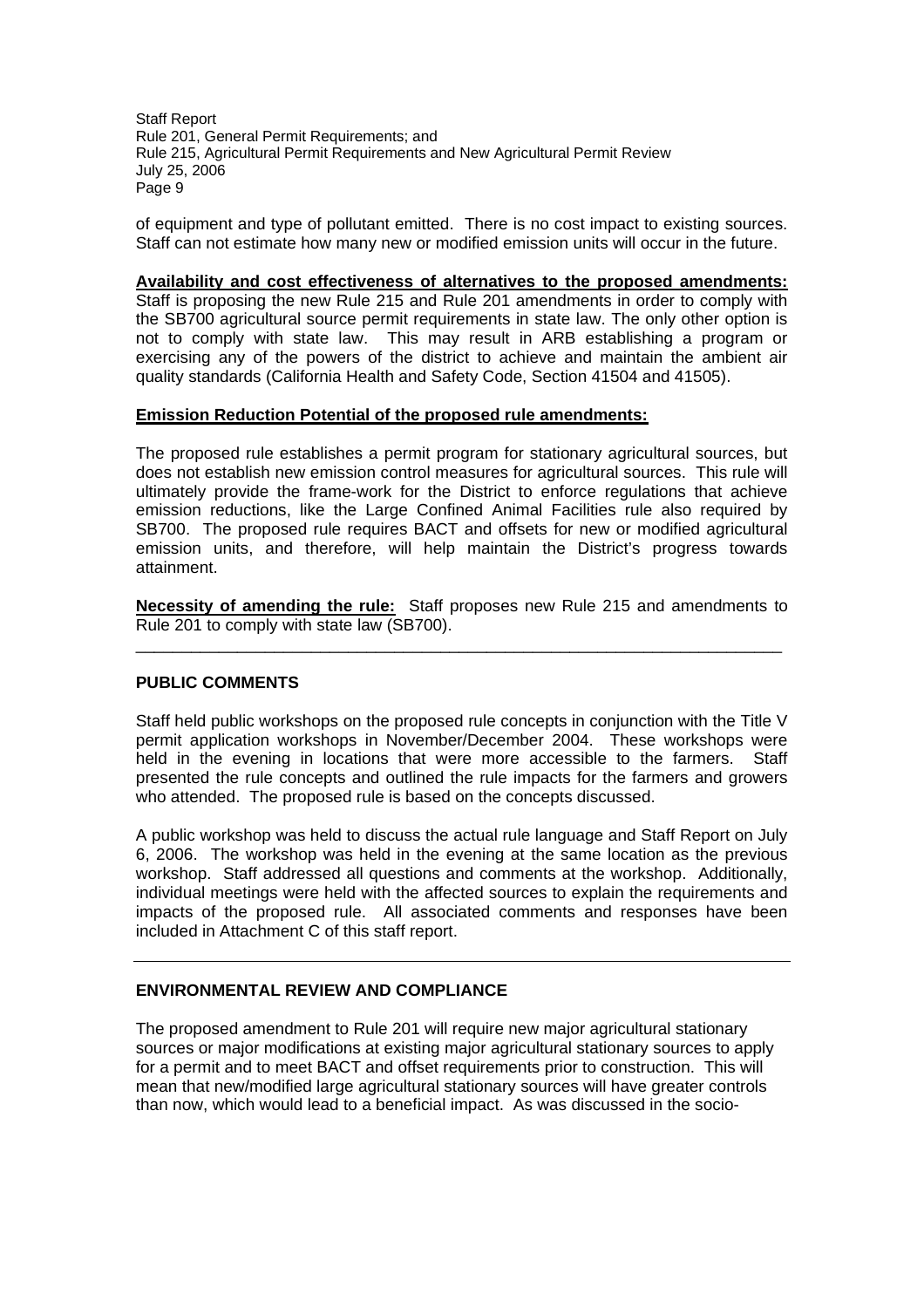economic section, staff can not estimate how many new or modified emission units will occur in the future.

Proposed new Rule 215 will require existing agricultural stationary sources that have emitted more than 25 tons/year of ROG or NOx or other specified trigger levels for PM10, SOx and CO to apply for a permit. It also requires permits for Large Confined Animal Facilities subject to Rule 496 and boilers/process heaters subject to Rule 411 to apply for permits. It will also require modifications at those facilities to meet BACT requirements. This will mean that these modifications would potentially have greater controls, which would lead to a beneficial impact. As was discussed in the socioeconomic section, staff can not estimate how many new or modified emission units will occur in the future.

The proposed amendments to Rule 201 and adoption of Rule 215 qualify for a Class 8 categorical exemption as an action by a regulatory agency, as authorized by state law, for the protection of the environment (Section 15308 of the state CEQA Guidelines). The exceptions to categorical exemptions for sensitive locations, cumulative impact, significant effect, scenic resources, toxic sites and historical resources do not apply to the proposed amendments to Rule 201 and proposed adoption of Rule 215.

California Public Resources Code (Section 21159) requires an environmental analysis of the reasonably foreseeable methods of compliance. The analysis must include the following information for the proposed rule adoption. The District is not required to engage in speculation or conjecture.

- 1. An analysis of the reasonably foreseeable environmental impacts of the methods of compliance.
- 2. An analysis of the reasonably foreseeable mitigation measures.
- 3. An analysis of the reasonably foreseeable alternative means of compliance with the rule or regulation.

| <b>Compliance Methods</b>            | <b>Reasonably Foreseeable</b>     | <b>Reasonably Foreseeable</b> |
|--------------------------------------|-----------------------------------|-------------------------------|
|                                      | <b>Environmental Impacts</b>      | <b>Mitigation Measures</b>    |
| Existing agricultural sources: Apply | This is just applying and         | No mitigation necessary       |
| for a permit                         | receiving a permit, there are     |                               |
|                                      | no potential environmental        |                               |
|                                      | impacts from this requirement.    |                               |
| New/Modified agricultural sources:   | As was discussed above, it        | N/A                           |
| Apply for a permit and meet any      | would be speculative to           |                               |
| BACT/offset requirements at that     | analyze reasonable                |                               |
| time. Examples of potential BACT     | foreseeable impacts because       |                               |
| are: lower emitting diesel engines;  | staff can not estimate what       |                               |
| lower emitting boilers, improved     | future new/modified               |                               |
| housekeeping procedures or waste     | agricultural sources will require |                               |
| handling procedures.                 | BACT, nor what the specific       |                               |
|                                      | BACT technology will be           |                               |
|                                      | reauired.                         |                               |

# **Environmental Impacts, Mitigation Measures, and Alternatives**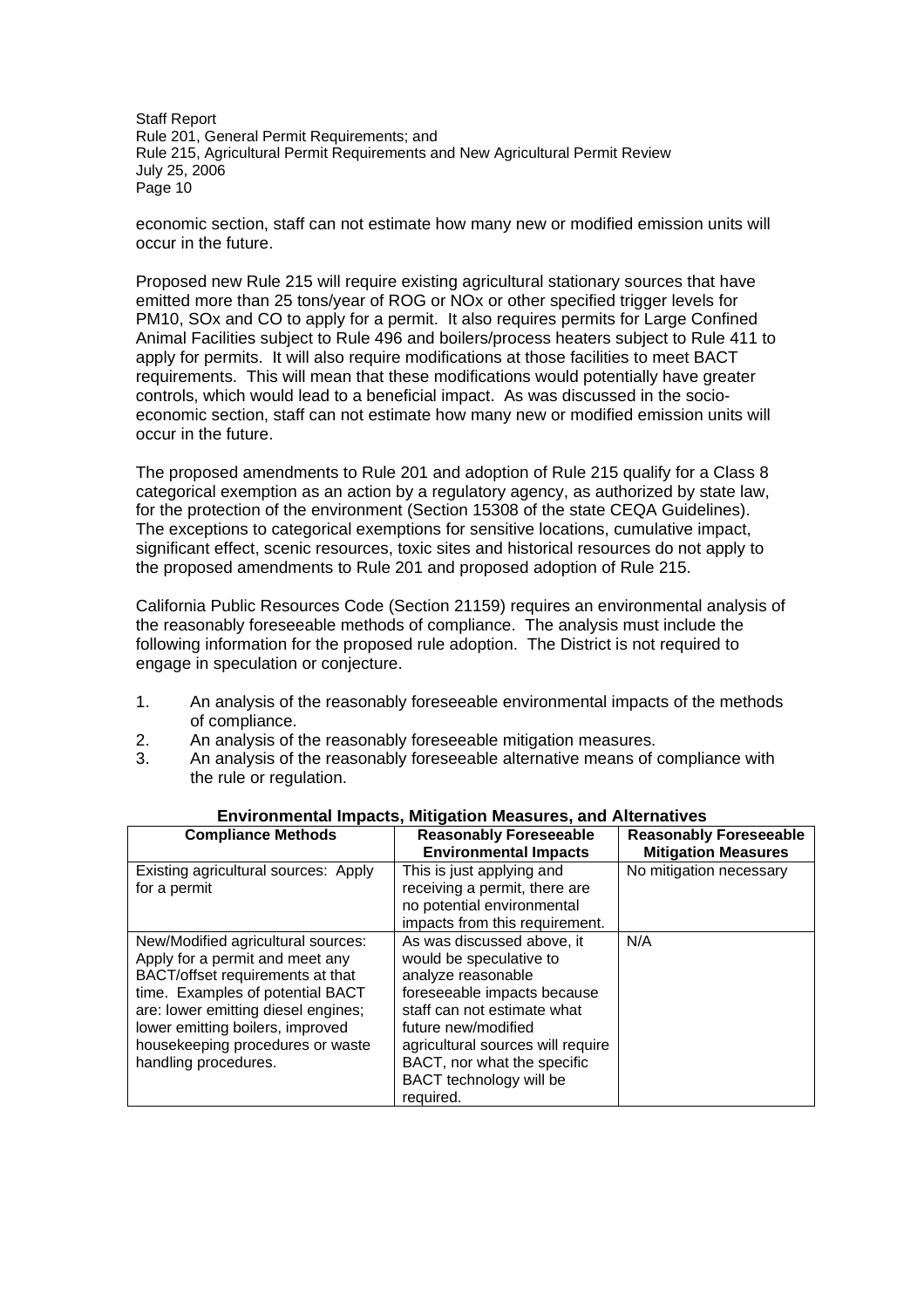It has been determined that no reasonably foreseeable environmental impacts will be caused by the proposed rule amendments and rule adoption.

# **TABLE OF FINDINGS**

Six required findings: According to Section 40727(a) of the California Health and Safety Code, prior to adopting or amending a rule or regulation, an air district's board must make findings of necessity, authority, clarity, consistency, nonduplication, and reference. The findings must be based on the following:

- 1. Information presented in the District's written analysis, prepared pursuant to Health and Safety Code Section 40727.2;
- 2. Information contained in the rulemaking records pursuant to Section 40728 of the California Health and Safety Code; and
- 3. Relevant information presented at the Board's hearing for the rule.

The table below sets the finding and the basis for making the finding.

| <b>FINDING</b>                                                                                                                                                                                                                                                                                               | <b>FINDING DETERMINATION</b>                                                                                                                                                                                                                                                                                                           |
|--------------------------------------------------------------------------------------------------------------------------------------------------------------------------------------------------------------------------------------------------------------------------------------------------------------|----------------------------------------------------------------------------------------------------------------------------------------------------------------------------------------------------------------------------------------------------------------------------------------------------------------------------------------|
| <b>Authority:</b> The District must find that a provision of<br>law or of a state or federal regulation permits or<br>requires the District to adopt, amend, or repeal the<br>rule.                                                                                                                          | The District is authorized to adopt rules and regulations<br>by Health & Safety Code Sections 40001, 40702, 41010,<br>40919, 42301.16, and 42300 et. seq. (Health & Safety<br>Code Section 40727(b)(2))                                                                                                                                |
| <b>Necessity:</b> The District must find<br>that the<br>rulemaking demonstrates a need exists for the rule,<br>or for its amendment or repeal.                                                                                                                                                               | It is necessary for the District to adopt a new rule and<br>amendments to an existing rule to comply with Health<br>and Safety Code Section 42301.16. (Health & Safety<br>Code Section 40727(b)(1))                                                                                                                                    |
| <b>Clarity:</b> The District must find that the rule is written<br>or displayed so that its meaning can be easily<br>understood by the persons directly affected by it.                                                                                                                                      | The District has reviewed the rule and determined that it<br>can be easily understood by the affected industry. In<br>addition, the record contains no evidence that the<br>persons directly affected by the rule cannot understand<br>the rule. (Health & Safety Code Section 40727(b)(3))                                            |
| <b>Consistency:</b> The rule is in harmony with, and not<br>in conflict with or contradictory to, existing statutes,<br>court decisions, or state or federal regulations.                                                                                                                                    | The proposed rule amendments do not conflict with and<br>are not contradictory to existing statutes, court decisions,<br>or state or federal regulations. (Health & Safety Code<br>Section 40727(b)(4))                                                                                                                                |
| Non-Duplication: The District must find that either:<br>1) The rule does not impose the same requirements<br>as an existing site or federal regulation; or 2) that the<br>duplicative requirements are necessary or proper to<br>execute the powers and duties granted to, and<br>imposed upon the District. | The proposed rule duplicates state or federal rules or<br>regulations for permitting programs. The duplicative<br>requirements are necessary in order to execute the<br>powers and duties imposed upon the District (Health &<br>Safety Code Section 40727(b)(5))                                                                      |
| Reference: The District must refer to any statute,<br>court decision, or other provision of law that the<br>District implements, interprets, or makes specific by<br>adopting, amending or repealing the rule.                                                                                               | The adoption implements state law requirements<br>pursuant to Health and Safety Code Section 42301.16.<br>(Health & Safety Code Section 40727(b)(6))                                                                                                                                                                                   |
| Additional Informational Requirements (Health &<br>Safety Code Section 40727): In complying with<br>HSC Section 40727, the District must identify all<br>federal requirements and District rules that apply to<br>the same equipment or source type as the proposed<br>rule or amendments.                   | matrix attached (Attachment B) contains a<br>The<br>comparison of Rule 215 to other District rules that apply.<br>There are no federal requirements that apply to these<br>sources because this permitting program does not apply<br>to new major stationary sources or major modifications.<br>(Health & Safety Code Section 40727.2) |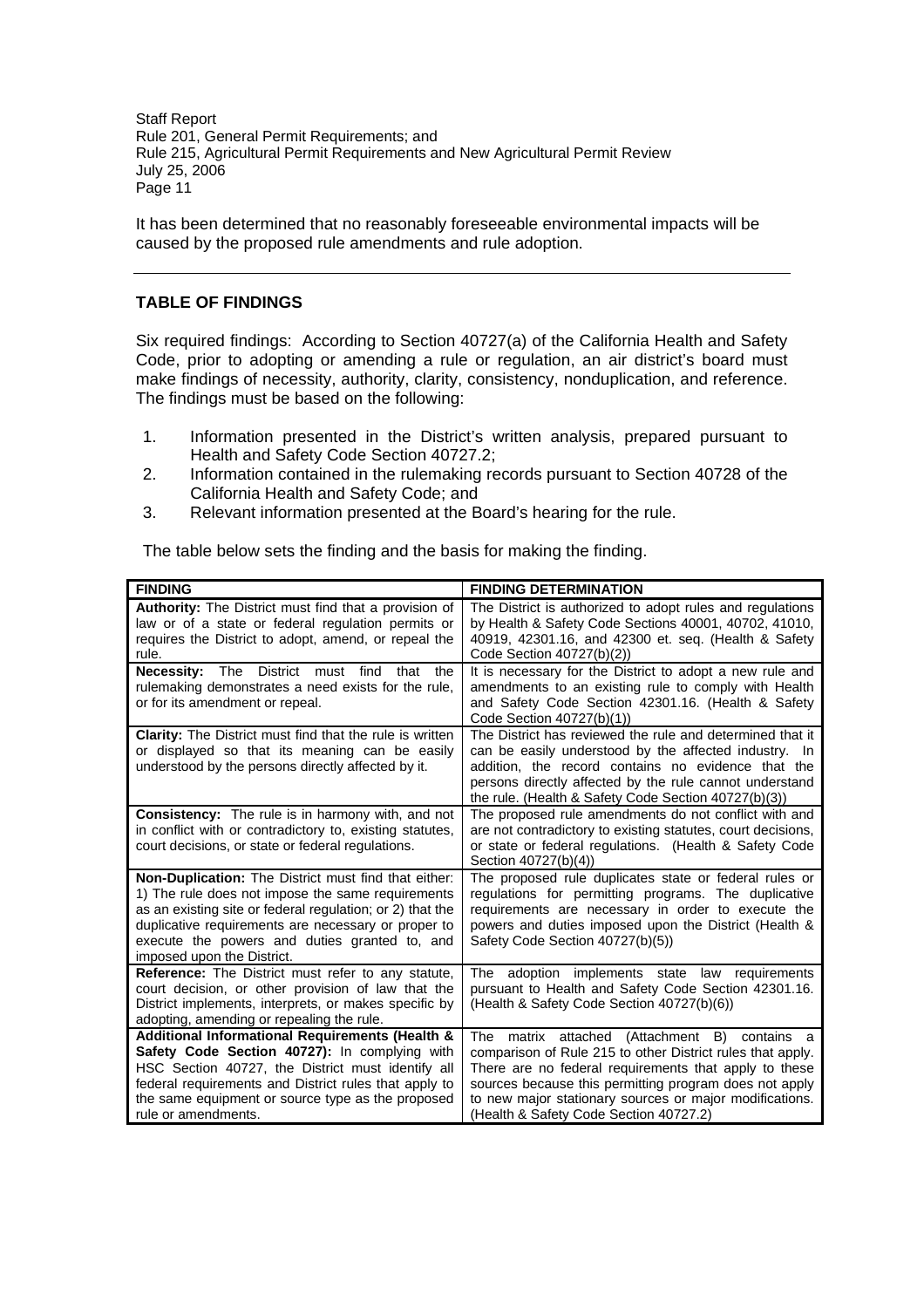### **ATTACHMENT A SUMMARY OF PROPOSED AMENDMENTS**

# **Rule 201, General Permit Requirements**

| <b>NEW</b><br><b>SECTION</b><br><b>NUMBER</b> | <b>EXISTING</b><br><b>SECTION</b><br><b>NUMBER</b> | <b>PROPOSED CHANGES</b>                                                                                                                                                                                                                                                                                                                                                                                                                                                                                                                         |
|-----------------------------------------------|----------------------------------------------------|-------------------------------------------------------------------------------------------------------------------------------------------------------------------------------------------------------------------------------------------------------------------------------------------------------------------------------------------------------------------------------------------------------------------------------------------------------------------------------------------------------------------------------------------------|
| NA.                                           | 114                                                | Revised the exemption language in this section to exempt<br>agricultural equipment/processes not located at a new major<br>stationary source or not part of a major modification as defined in<br>Rule 202, NEW SOURCE REVIEW. New major stationary sources<br>and major modifications will be subject to Rule 201 and Rule 202<br>requirements. All other agricultural stationary sources will be subject<br>to the requirements of Rule 215, AGRICULTURAL SOURCE<br>PERMIT REQUIREMENTS AND NEW AGRICULTURAL SOURCE<br>REVIEW, as applicable. |
| <b>NA</b>                                     | 405                                                | Added a statement clarifying that a failure to comply with a condition<br>on a permit would be a violation of this rule and any applicable<br>Health and Safety Code section.                                                                                                                                                                                                                                                                                                                                                                   |
| <b>NA</b>                                     | 501                                                | Updated the ASTM Methods to the latest approved dates.                                                                                                                                                                                                                                                                                                                                                                                                                                                                                          |

# **Rule 215, Agricultural Source Permit Requirements and New Agricultural Source Review**

| <b>NEW</b><br><b>SECTION</b> | <b>EXISTING</b><br><b>SECTION</b> | <b>PROPOSED CHANGES</b>                                                                                                                                                                                                                                                                                                                                                                       |
|------------------------------|-----------------------------------|-----------------------------------------------------------------------------------------------------------------------------------------------------------------------------------------------------------------------------------------------------------------------------------------------------------------------------------------------------------------------------------------------|
| <b>NUMBER</b>                | <b>NUMBER</b>                     |                                                                                                                                                                                                                                                                                                                                                                                               |
| 101                          | N/A                               | Set the purpose of the rule to provide a mechanism for permitting<br>existing agricultural emissions units and for reviewing new or<br>modified agricultural emission units.                                                                                                                                                                                                                  |
| 102                          | N/A                               | Set the applicability limits of the rule consistent with Health and<br>Safety Code Section 42301.16. In addition, made the rule applicable<br>to agricultural emission units that become subject to Rule 496,<br>LARGE CONFINED ANIMAL FACILITIES and to boilers/process<br>heaters at agricultural sources which are subject to Rule 411 and are<br>applying for a low fuel usage exemption. |
| 103                          | N/A                               | Set the severability language of the rule consistent with existing<br>language in Rule 202, NEW SOURCE REVIEW.                                                                                                                                                                                                                                                                                |
| 110                          | N/A                               | Incorporated language to grandfather existing equipment from BACT<br>and offset requirements when they become newly subject to the rule<br>or when they again become subject to the rule pursuant to Section<br>111.3.                                                                                                                                                                        |
| 111                          | N/A                               | Established a mechanism for agricultural emission units who have a<br>permit to be able to petition to discontinue the permit if they can<br>demonstrate that the emissions from the agricultural stationary<br>source have and will continue to be below the applicability                                                                                                                   |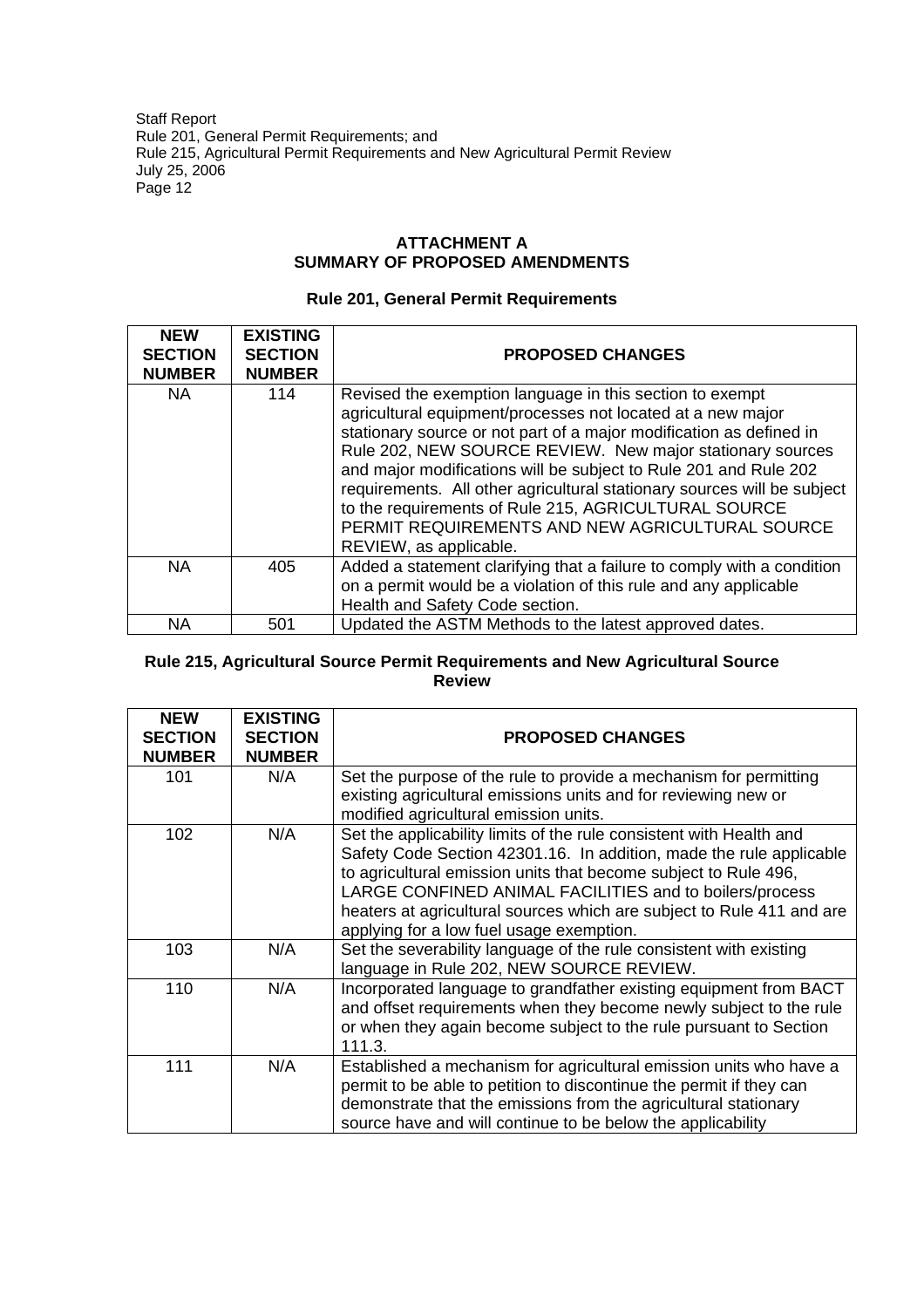|     |     | thresholds of the rule.                                                                                                                                                                                                                                                                                                                                                                                                                                                                                                                                                                                             |
|-----|-----|---------------------------------------------------------------------------------------------------------------------------------------------------------------------------------------------------------------------------------------------------------------------------------------------------------------------------------------------------------------------------------------------------------------------------------------------------------------------------------------------------------------------------------------------------------------------------------------------------------------------|
| 112 | N/A | Incorporated language to exempt new major stationary sources and<br>major modifications from the requirements of this rule to be<br>consistent with Rule 201, GENERAL PERMIT REQUIREMENTS and<br>Rule 202, NEW SOURCE REVIEW.                                                                                                                                                                                                                                                                                                                                                                                       |
| 113 | N/A | Incorporated language to exempt portable equipment that is<br>registered and operated in accordance with the Statewide Portable<br>Equipment Registration Program from the requirements of this rule.                                                                                                                                                                                                                                                                                                                                                                                                               |
| 114 | N/A | Incorporated language to make it clear that agricultural burning is<br>only subject to Rule 501, AGRICULTURAL BURNING permit<br>requirements.                                                                                                                                                                                                                                                                                                                                                                                                                                                                       |
| 115 | N/A | Incorporate the general exclusion language for the exemptions<br>included in Sections 116 to 125 consistent with Rule 201, GENERAL<br>PERMIT REQUIREMENTS. The exemptions do not apply to<br>equipment subject to NSPS, NESHAPS, emits toxic levels deemed<br>appropriate for review by the APCO, or the APCO makes a<br>determination that a permit is needed to ensure compliance.<br>Otherwise exempt equipment which is part of a process that requires<br>a permit is not exempt either. An example of this is a less than 50<br>Hp diesel engine used to exclusively power an abrasive blasting<br>operation. |
| 116 | N/A | Incorporated exemption language for vehicles consistent with Rule<br>201, GENERAL PERMIT REQUIREMENTS.                                                                                                                                                                                                                                                                                                                                                                                                                                                                                                              |
| 117 | N/A | Incorporated exemption language for combustion and heat transfer<br>equipment consistent with Rule 201, GENERAL PERMIT<br>REQUIREMENTS.                                                                                                                                                                                                                                                                                                                                                                                                                                                                             |
| 118 | N/A | Incorporated exemption language for residential structures<br>consistent with Rule 201, GENERAL PERMIT REQUIREMENTS.                                                                                                                                                                                                                                                                                                                                                                                                                                                                                                |
| 119 | N/A | Incorporated exemption language for cooling systems and vacuum<br>cleaning consistent with Rule 201, GENERAL PERMIT<br>REQUIREMENTS.                                                                                                                                                                                                                                                                                                                                                                                                                                                                                |
| 120 | N/A | Incorporated exemption language for storage and transfer consistent<br>with Rule 201, GENERAL PERMIT REQUIREMENTS except for the<br>specific inclusion of equipment less than 251 gallons and asphalt<br>and coal tar pitch of less than 159 gallons. These two additional<br>exemptions are based on SCAQMD Rule 219 exemptions.                                                                                                                                                                                                                                                                                   |
| 121 | N/A | Incorporated exemption language for surface coating and<br>preparation consistent with Rule 201, GENERAL PERMIT<br>REQUIREMENTS except Section 118.3 from Rule 201 was not<br>included. Equipment that would have been exempt under that<br>section will be evaluated under the storage and transfer equipment<br>exemption pursuant to Section 120 in this rule.                                                                                                                                                                                                                                                   |
| 122 | N/A | Incorporated exemption language for food processing consistent<br>with Rule 201, GENERAL PERMIT REQUIREMENTS except for the<br>equipment that would not be likely to be found at an agricultural<br>stationary source.                                                                                                                                                                                                                                                                                                                                                                                              |
| 123 | N/A | Incorporated exemption language for laboratory equipment<br>consistent with Rule 201, GENERAL PERMIT REQUIREMENTS.                                                                                                                                                                                                                                                                                                                                                                                                                                                                                                  |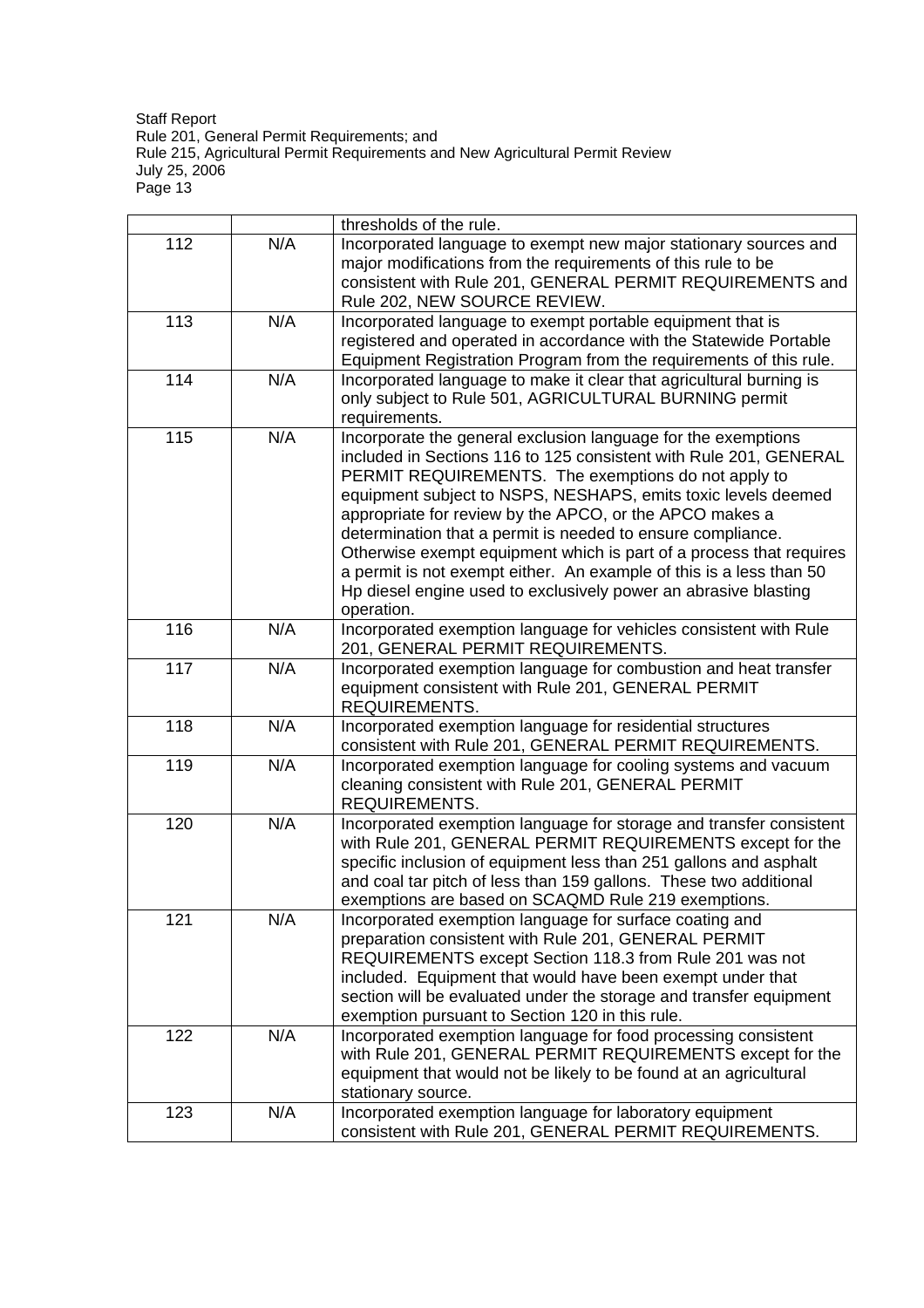| 124 | N/A | Incorporated exemption language for repairs and maintenance<br>consistent with Rule 201, GENERAL PERMIT REQUIREMENTS.                                                       |
|-----|-----|-----------------------------------------------------------------------------------------------------------------------------------------------------------------------------|
| 125 | N/A | Incorporated exemption language for other equipment consistent<br>with Rule 201, GENERAL PERMIT REQUIREMENTS.                                                               |
| 126 | N/A | Incorporated language to exempt new nonroad engines from the<br>BACT standards in the rule consistent with the federal pre-emption<br>language.                             |
| 127 | N/A | Incorporated language to exempt replacement equipment from<br>offsets consistent with Rule 202, NEW SOURCE REVIEW.                                                          |
| 201 | N/A | Defined "actual emissions" consistent with Rule 202, NEW SOURCE<br>REVIEW.                                                                                                  |
| 202 | N/A | Defined "affected pollutant" consistent with Rule 202, NEW<br>SOURCE REVIEW except for the compounds that would not apply<br>to agricultural sources.                       |
| 203 | N/A | Defined "agricultural emission unit" consistent with Health and Safety<br>Code Section 39011.5 and also included boiler/process heater as an<br>agricultural emission unit. |
| 204 | N/A | Defined "agricultural permit" to be a permit that is issued to an<br>agricultural emission unit or groups of similar emissions units as<br>defined by the section.          |
| 205 | N/A | Defined "agricultural stationary source" consistent with the Rule 202,<br>NEW SOURCE REVIEW definition of stationary source.                                                |
| 206 | N/A | Defined "ambient air quality standards" to be state and federal<br>ambient air quality standards.                                                                           |
| 207 | N/A | Defined "anniversary date" consistent with Rule 201, GENERAL<br>PERMIT REQUIREMENTS.                                                                                        |
| 208 | N/A | Defined "best available control technology" consistent with SCAQMD<br>Rule 1302 New Source Review Definitions and consistent with Rule<br>202, NEW SOURCE REVIEW.           |
| 209 | N/A | Defined "boiler/steam generator" consistent with Rule 411, NOX<br>FROM BOILERS, PROCESS HEATERS AND STEAM<br><b>GENERATORS.</b>                                             |
| 210 | N/A | Defined "confined animal facility" consistent with Health and Safety<br>Code Section 39011.5.                                                                               |
| 211 | N/A | Defined "contiguous property" consistent with Rule 202, NEW<br>SOURCE REVIEW.                                                                                               |
| 212 | N/A | Defined "cost effective" consistent with the District's BACT Cost-<br>Effectiveness Guidelines.                                                                             |
| 213 | N/A | Defined "cumulative emission increase" as an increase calculated<br>pursuant to Section 404.                                                                                |
| 214 | N/A | Defined "emissions limitation" consistent with Rule 202, NEW<br>SOURCE REVIEW except for the specific language that is<br>applicable to Rule 202 only.                      |
| 215 | N/A | Defined "existing agricultural emission unit" consistent with Health<br>and Safety Code Section 42301.18.                                                                   |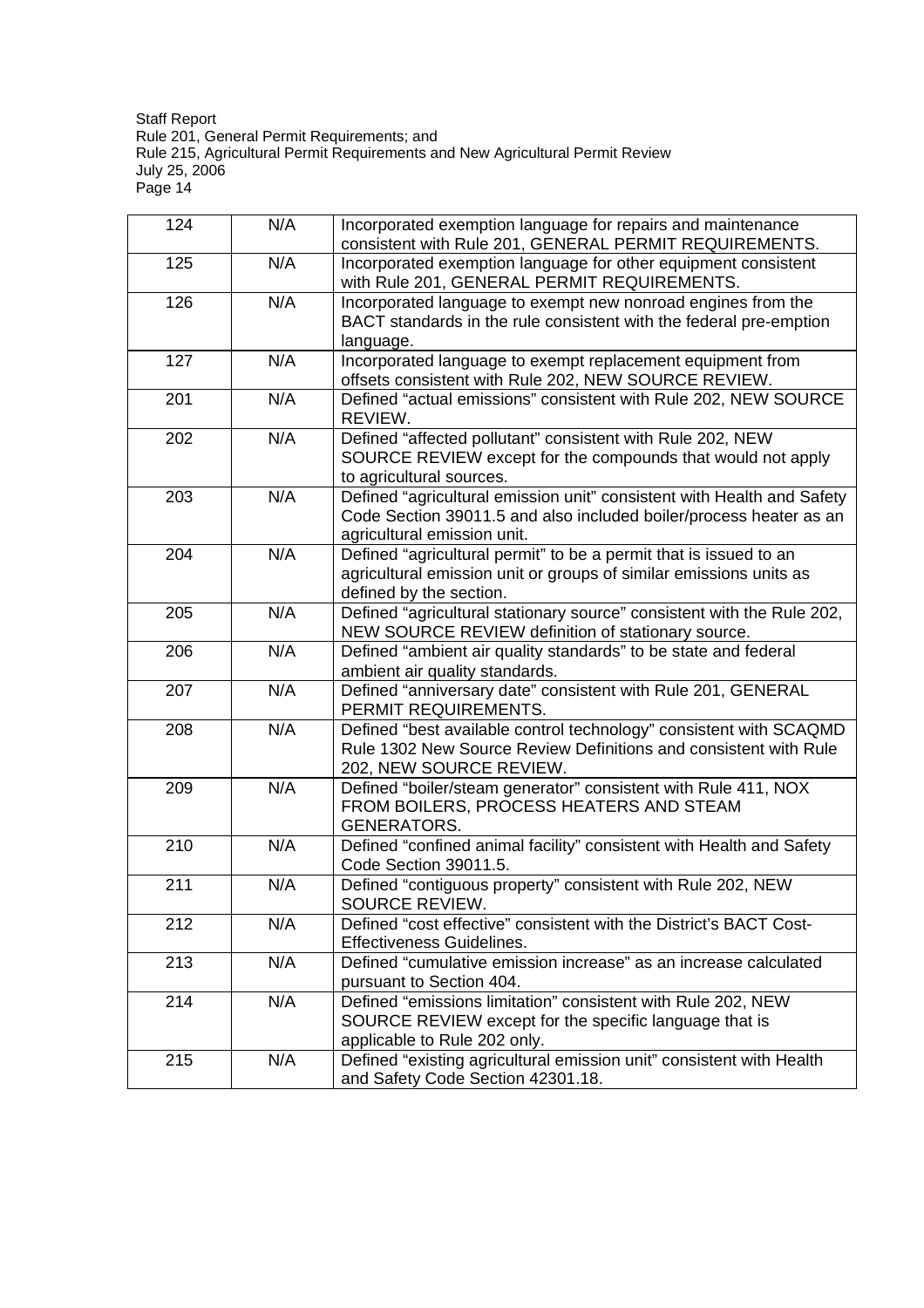| 216 | N/A | Defined "fugitive dust" consistent with the definition of fugitive<br>emissions in Rule 202, NEW SOURCE REVIEW and with the<br>definition of fugitive dust in Rule 403, FUGITIVE DUST.                                |
|-----|-----|-----------------------------------------------------------------------------------------------------------------------------------------------------------------------------------------------------------------------|
| 217 | N/A | Defined "fugitive emissions" consistent with Rule 202, NEW<br>SOURCE REVIEW.                                                                                                                                          |
| 218 | N/A | Defined "historic potential emissions" consistent with Rule 202, NEW<br>SOURCE REVIEW.                                                                                                                                |
| 219 | N/A | Defined "implements of husbandry" consistent with the State of<br>California Vehicle Code Section 36000.                                                                                                              |
| 220 | N/A | Defined "large confined animal facility" consistent with Title 17,<br>Division 1, Chapter 1, Subchapter 2.7, Section 86500.                                                                                           |
| 221 | N/A | Defined "major modification" by referring to Rule 202, NEW<br>SOURCE REVIEW.                                                                                                                                          |
| 222 | N/A | Defined "major stationary source" by referring to Rule 202, NEW<br>SOURCE REVIEW.                                                                                                                                     |
| 223 | N/A | Defined "modification" to be a change that results in either an<br>increase or decrease of potential emissions. Excluded certain<br>changes from being a modification consistent with Rule 202, NEW<br>SOURCE REVIEW. |
| 224 | N/A | Defined "net emission increase" as an increase calculated pursuant<br>to Section 405.                                                                                                                                 |
| 225 | N/A | Defined "new agricultural emission unit" consistent with Health and<br>Safety Code Section 42301.18.                                                                                                                  |
| 226 | N/A | Defined "new nonroad engine" consistent with Title 13, California<br>Code of Regulations, Section 2452.                                                                                                               |
| 227 | N/A | Defined "nonroad engine" consistent with Title 13, California Code of<br>Regulations, Section 2452.                                                                                                                   |
| 228 | N/A | Defined "offset" consistent with Rule 204, EMISSION REDUCTION<br>CREDITS.                                                                                                                                             |
| 229 | N/A | Defined "PM10" consistent with Rule 202, NEW SOURCE REVIEW.                                                                                                                                                           |
| 230 | N/A | Defined "potential to emit" consistent with Rule 202, NEW SOURCE<br>REVIEW.                                                                                                                                           |
| 231 | N/A | Defined "process heater" to be consistent with Rule 411, NOX<br>FROM BOILERS, PROCESS HEATERS AND STEAM<br><b>GENERATORS.</b>                                                                                         |
| 232 | N/A | Defined "reactive organic compounds" to be the same as 'Volatile<br>organic compounds" as defined by Rule 101, GENERAL<br>PROVISIONS AND DEFINITIONS which is consistent with Rule 202,<br>NEW SOURCE REVIEW.         |
| 233 | N/A | Defined "reconstructed agricultural stationary source" consistent with<br>Rule 202, NEW SOURCE REVIEW's definition of a "reconstructed<br>stationary source".                                                         |
| 234 | N/A | Defined "reformer" to be consistent with Rule 411, NOX FROM<br>BOILERS, PROCESS HEATERS AND STEAM GENERATORS.                                                                                                         |
| 235 | N/A | Defined "replacement equipment" consistent with Rule 202, NEW<br>SOURCE REVIEW.                                                                                                                                       |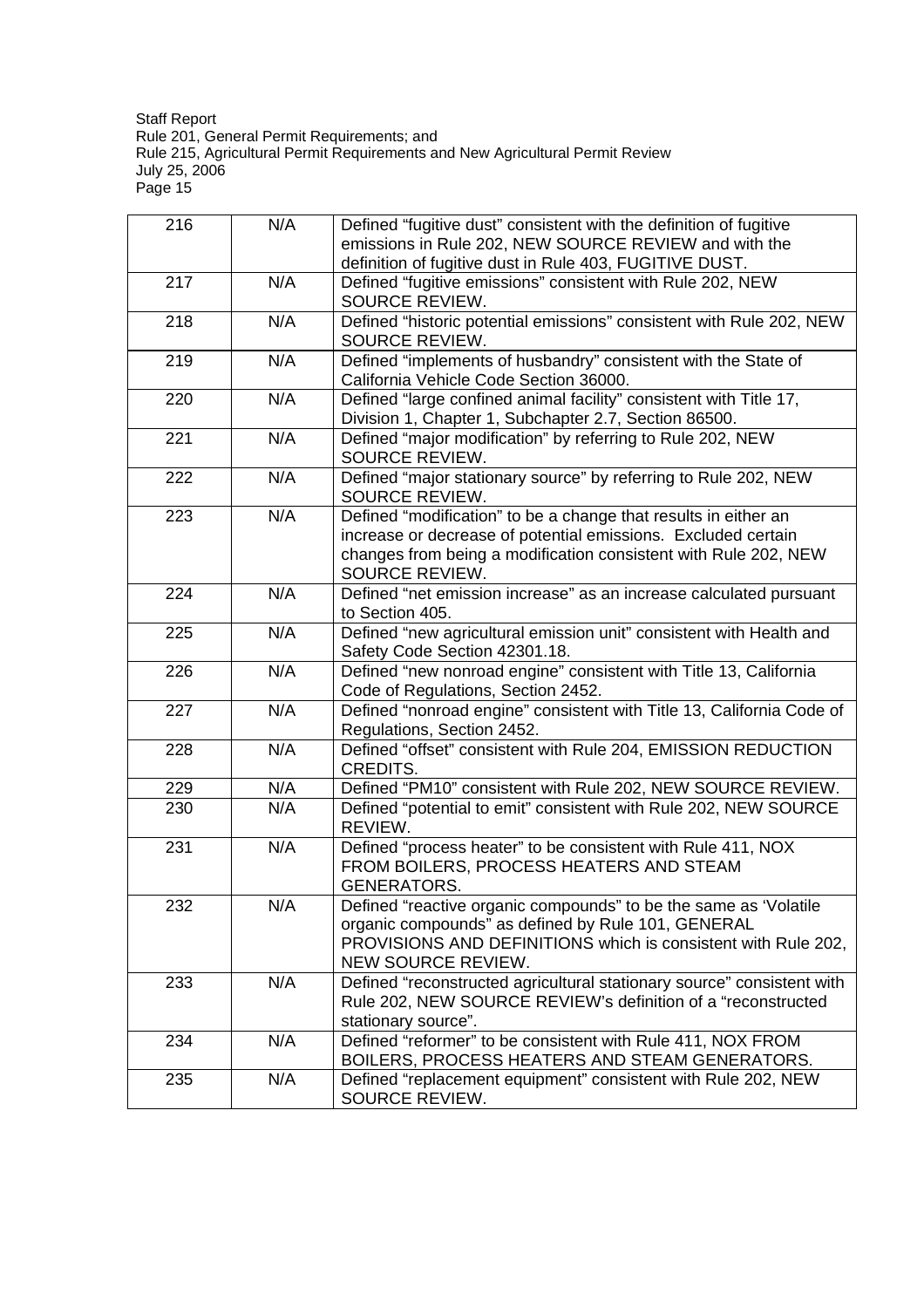| 236 | N/A | Defined "stationary engine" to be any engine that does not propel a<br>vehicle and is not a nonroad engine.                                                                                                                                                                                                                                                                                                                                                                                                                                                                                                                                                           |
|-----|-----|-----------------------------------------------------------------------------------------------------------------------------------------------------------------------------------------------------------------------------------------------------------------------------------------------------------------------------------------------------------------------------------------------------------------------------------------------------------------------------------------------------------------------------------------------------------------------------------------------------------------------------------------------------------------------|
| 237 | N/A | Defined "vehicle" consistent with the State of California Vehicle Code<br>Section 670.                                                                                                                                                                                                                                                                                                                                                                                                                                                                                                                                                                                |
| 301 | N/A | Sets the requirement for a person operating an agricultural emission<br>unit to need a written permit from the APCO. It also sets the<br>requirement that the unit needs to comply with specified<br>requirements for the permit to be issued. It sets the requirement for<br>needing the permit prior to construction, unless it is a nonroad<br>engine.                                                                                                                                                                                                                                                                                                             |
| 302 | N/A | Sets the standards for granting an application which is consistent<br>with Rule 201, GENERAL PERMIT REQUIREMENTS, except the<br>separate section for permit to operate requirements is not necessary<br>since the agricultural permit is a one step permit.                                                                                                                                                                                                                                                                                                                                                                                                           |
| 303 | N/A | Sets the requirement that BACT applies to new or modified<br>agricultural emission units if the daily potential to emit from the unit is<br>greater than the limits specified and if there is an increase in<br>quarterly emission according to the calculation in Section 403.<br>It also sets the requirement for the APCO to periodically publish a<br>BACT guideline for the commonly permitted agricultural sources.<br>This shall establish the BACT for those categories and a case by<br>case BACT analysis will only be done for units that don't have an<br>established BACT requirement in the guideline.                                                  |
| 304 | N/A | Sets the requirements for when emission offsets are triggered. They<br>are triggered if the potential to emit from the agricultural stationary<br>source is greater than the specified trigger levels and if the<br>emissions unit is a type where the District has adopted a specific<br>emission reduction crediting rule and that rule has been approved by<br>EPA. This language has been used to be consistent with SJVAPCD<br>policy and the CAPCOA Ag Permitting White Paper as was agreed<br>to in a conference call with Seyed Sadredin on November 14, 2005.<br>Requires offsets to come from same calendar quarter except for<br>some specific situations. |
| 305 | N/A | Sets the distance ratios for the location of the emission offset. The<br>ratio is 1 to 1 except when the location is more than 15 miles when it<br>goes to 1.2 to 1. For locations more than 50 miles the ratio has not<br>been set but would need to be more than 1.2 to 1.                                                                                                                                                                                                                                                                                                                                                                                          |
|     |     | Also sets the additional ratio requirements for emission offsets that<br>may come from another air district.                                                                                                                                                                                                                                                                                                                                                                                                                                                                                                                                                          |
| 306 | N/A | Allows interpollutant emission offsets to be used on a case by case<br>approval by the APCO. This language is consistent with Rule 202,<br>NEW SOURCE REVIEW. Interpollutant offsets are discouraged and<br>should be the last resort.                                                                                                                                                                                                                                                                                                                                                                                                                                |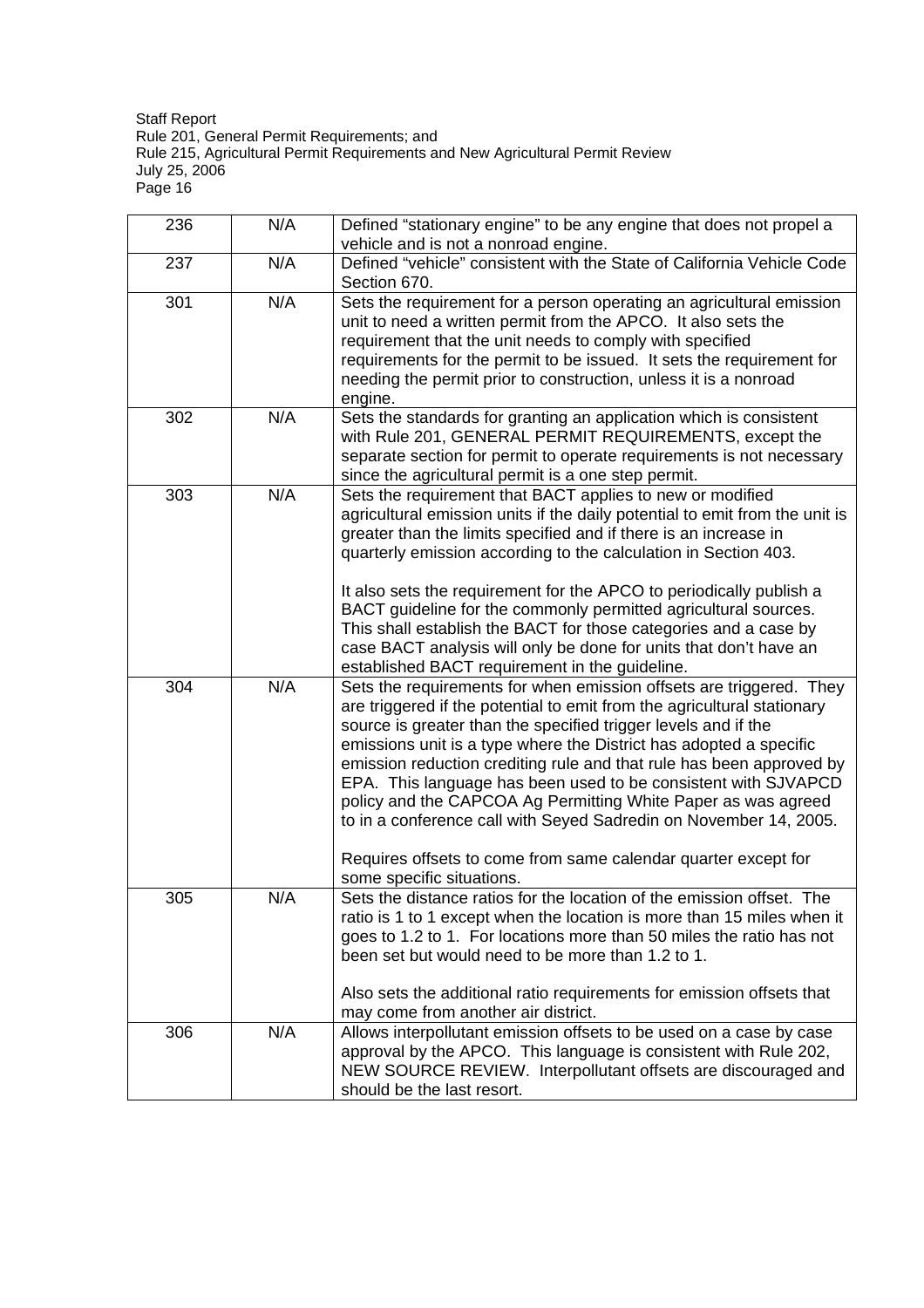| 307   | N/A | Clearly identifies that the APCO will deny any permit application if it<br>is found that it will not comply with all District, state, or federal rules,<br>regulations or statutes including BACT and offsets in force on the<br>date the application is deemed complete.                                                                                                                                                                                                                                                |
|-------|-----|--------------------------------------------------------------------------------------------------------------------------------------------------------------------------------------------------------------------------------------------------------------------------------------------------------------------------------------------------------------------------------------------------------------------------------------------------------------------------------------------------------------------------|
| 308   | N/A | Sets the requirement that a permit is non-transferable. A permit is<br>only valid for that location, that agricultural emission unit, and for that<br>person. This language is consistent with Rule 201, GENERAL<br>PERMIT REQUIREMENTS.                                                                                                                                                                                                                                                                                 |
| 309   | N/A | Sets the requirement that a permit shall be renewed annually on its<br>anniversary date. This language is consistent with Rule 201,<br>GENERAL PERMIT REQUIREMENTS and works in conjunction with<br>new Rule 310, PERMIT FEES - AGRICULTURAL EMISSION UNIT.<br>Also incorporates the Health and Safety Code Section 42301(e)<br>requirement that permits will be reviewed annually to make sure the<br>conditions are adequate to ensure compliance with District rules and<br>regulations.                              |
| 401   | N/A | This section in general sets the procedural permit requirements like<br>posting, application requirements, approval process including<br>conditional approvals, public notification, denial process, suspension<br>of permits and the appeal process for decisions. Where applicable,<br>this language is consistent with Rule 201, GENERAL PERMIT<br>REQUIREMENTS and Rule 202, NEW SOURCE REVIEW. Details<br>for each of these sections are discussed below.                                                           |
| 401.1 | N/A | Sets the requirements that a legible copy of the permit must be on<br>the premises and that information that indicates the nature, extent,<br>quantity or degree of air contaminants shall be readily available for<br>inspection.                                                                                                                                                                                                                                                                                       |
| 401.2 | N/A | Sets the requirement that a person shall not change a permit.                                                                                                                                                                                                                                                                                                                                                                                                                                                            |
| 401.3 | N/A | Sets the requirement for the form and manner of the permit<br>application which is the District's List and Criteria. Sets the<br>requirement for determining an application incomplete consistent<br>with the Permit Streamlining Act in California Government Code<br>Sections 65940 through 65943.                                                                                                                                                                                                                     |
| 401.4 | N/A | Sets the approval process for permit applications which includes an<br>evaluation and a written notice to the applicant. The approval<br>timeframes that are set are consistent with the Permit Streamlining<br>Act in California Government Code Sections 65952. These are the<br>latest timeframes that a decision can be made. The section also<br>sets the requirement that a permit shall be granted or denied based<br>on BACT and offset requirements in place at the time the application<br>is deemed complete. |
| 401.5 | N/A | Allows the APCO to grant a permit with condition. The section sets<br>the requirements for including conditions and also sets the<br>requirements for approving a permit that needs offsets.                                                                                                                                                                                                                                                                                                                             |
| 401.6 | N/A | Sets the requirements for public notice of permit applications if the<br>application involves emission offsets. Permit applications that<br>require emission offsets or are for a large confined animal facility will<br>be noticed in a newspaper of general circulation and transmitted to                                                                                                                                                                                                                             |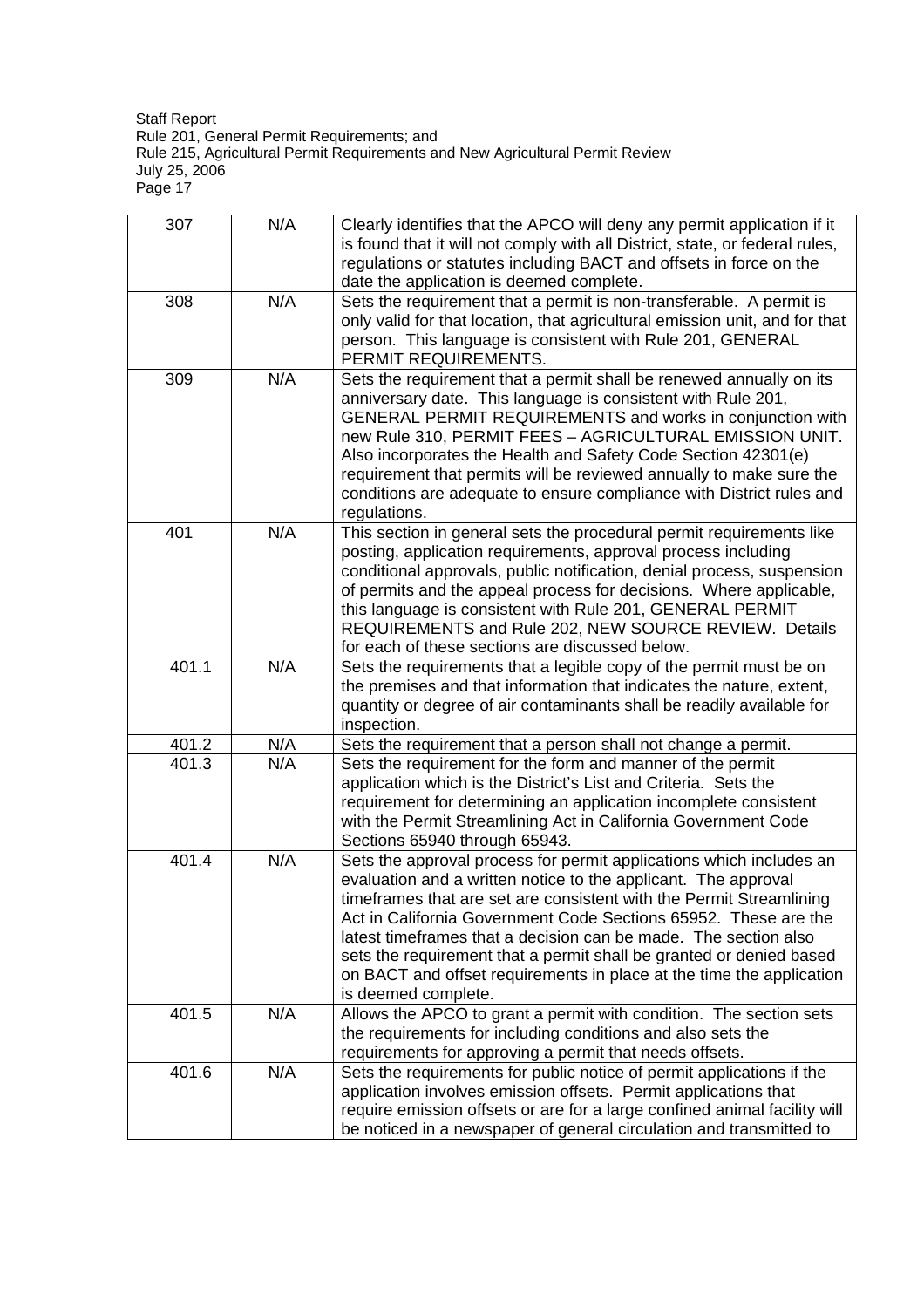|        |     | the California Air Resources Board and any party that requests it.<br>The notice will invite written public comments for a 30-day period.                                                                                                                                                                                                                                              |
|--------|-----|----------------------------------------------------------------------------------------------------------------------------------------------------------------------------------------------------------------------------------------------------------------------------------------------------------------------------------------------------------------------------------------|
| 401.7  | N/A | Sets the requirements for a written final notice where public notice<br>has been required.                                                                                                                                                                                                                                                                                             |
| 401.8  | N/A | Sets the requirement for the APCO to notify an applicant in writing if                                                                                                                                                                                                                                                                                                                 |
|        |     | a permit is denied. The notification must include the reasons for<br>denying the application.                                                                                                                                                                                                                                                                                          |
| 401.9  | N/A | Sets the requirement that the APCO can suspend a permit<br>consistent with Health and Safety Code Section 42304.                                                                                                                                                                                                                                                                       |
| 401.10 | N/A | Sets the appeal process for a permit applicant when a permit is<br>suspended, denied or conditionally approved consistent with Health<br>and Safety Code Section 42302 and 42302.1.                                                                                                                                                                                                    |
| 402    | N/A | Sets the application timeframe for existing agricultural emission units<br>to six months from date of adoption.                                                                                                                                                                                                                                                                        |
| 403    | N/A | Sets the application timeframes for sources which are no longer<br>exempt from the rule.                                                                                                                                                                                                                                                                                               |
| 404    | N/A | Establishes the calculation method for a quarterly change which is<br>used in the BACT triggers in Section 303. A change is calculated by<br>subtracting the historic potential emissions from the new proposed<br>emissions.                                                                                                                                                          |
| 405    | N/A | Establishes the calculation method for a cumulative emission<br>increase which is used in the offset triggers in Section 304.1.<br>Offsets are triggered when the potential to emit of all the emission<br>units at the agricultural stationary source, including the potential to<br>emit from the new or modified emission unit, exceeds the levels<br>established in Section 304.1. |
| 406    | N/A | Establishes the calculation method for determining the net emission<br>increase that needs to be offset pursuant to Section 304.3. For new<br>units this is the potential to emit and for modifications it is any<br>positive value from subtracting the new potential to emit from the<br>historic potential emissions.                                                               |
| 407    | N/A | Sets the requirement for notification when an unpermitted nonroad<br>engine is entered into service. The requirement is needed to make<br>Section 301.2 enforceable.                                                                                                                                                                                                                   |
| 408    | N/A | Sets the requirement for petitioning to be exempt pursuant to Section<br>111 and requires information for the prior three years.                                                                                                                                                                                                                                                       |
| 409    | N/A | Sets the requirement that any air quality models used for the<br>purpose of this rule be consistent with EPA "Guidelines on Air<br>Quality Models" unless the APCO finds that such model is<br>inappropriate.                                                                                                                                                                          |
| 501    | N/A | Sets the testing procedures for "initial boiling point" and "vapor<br>pressure" which are used in Sections 120.2 and 120.3.                                                                                                                                                                                                                                                            |
| 502    | N/A | Sets the recordkeeping requirements for inventory statements when<br>a source has been grated a petition pursuant to Section 111.<br>Requires an inventory statement to be filed annually.                                                                                                                                                                                             |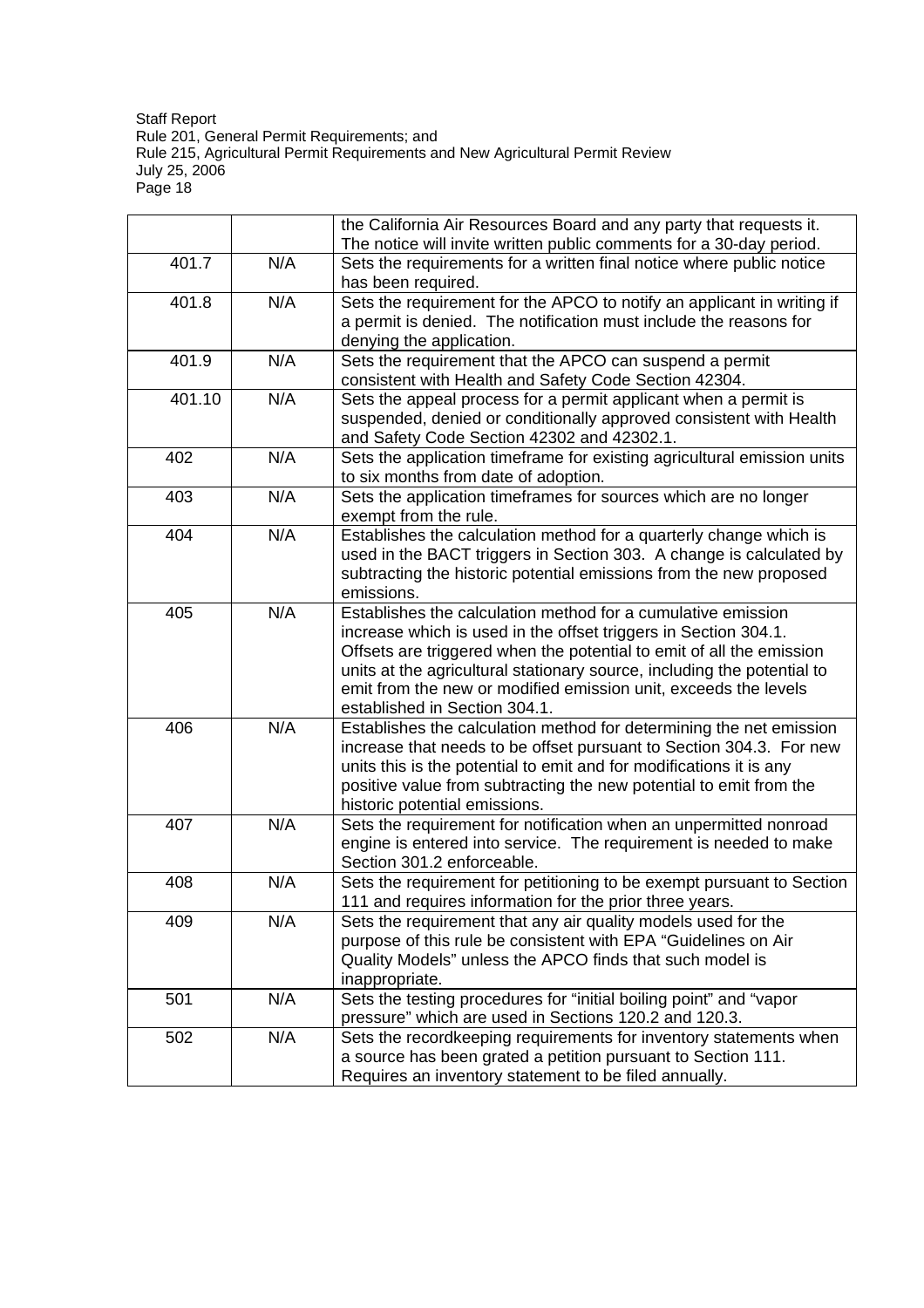# **Attachment B**

40727.2 Matrix for Proposed Amendments to Rule 201, General Permit Requirements and New Rule 215, Agricultural Permit<br>Requirements and New Agricultural Permit Review 40727.2 Matrix for Proposed Amendments to Rule 201, General Permit Requirements and New Rule 215, Agricultural Permit<br>Descriptions of the Description of the Control of the Control of the Control of the Control of the Cont **Requirements and New Agricultural Permit Review**

| Comparison<br>Elements of | Provisions<br>Specific                                               | Requirements and Rule 215,<br>General Permit<br>Ag Permits<br>Rule 201,                                                              | Rule 411, Boiler NOx                                                                                                                                                                          | <b>Operations, Rules</b><br>442, 451, 459, 460<br>Coating                              | Operations, Rules 454,<br>Solvent Cleaning<br>466                                                     |
|---------------------------|----------------------------------------------------------------------|--------------------------------------------------------------------------------------------------------------------------------------|-----------------------------------------------------------------------------------------------------------------------------------------------------------------------------------------------|----------------------------------------------------------------------------------------|-------------------------------------------------------------------------------------------------------|
| Exemptions                | Permitting/Rule<br>applicability                                     | equipment consistent with<br>Specified low emitting<br>Rule 201                                                                      | products of combustion<br>Process heaters, kilns<br>Electric Utility Boilers<br>and furnaces where<br>with material heated<br>are in direct contact<br><1 mmBTU/hr input<br>rating<br>2.<br>က | operations by<br>Aerosol<br>Specific<br>$\frac{1}{2}$<br>$\overline{\mathsf{N}}$       | Specific operations by<br>Aerosol in small<br>containers<br>$\frac{1}{2}$<br>$\overline{\mathcal{N}}$ |
|                           | <b>BACT/Emission</b><br>Requirements<br>Limitations<br><b>Offset</b> | New nonroad engines and<br>Newly subject equipment<br>Replacement equipment<br>equipment that is newly<br>subject<br>$\ddot{\Omega}$ | Standing Pilot Flame<br>Low fuel Usage<br>Not Applicable<br>Burner                                                                                                                            | Low usage<br>Not applicable                                                            | automated spray<br>1. Nozzle tips of<br>Not applicable<br>equipment                                   |
| Provisions<br>Averaging   |                                                                      | from the emissions<br>provisions will be<br>Permit depending on the<br>Averaging provi<br>specified in the<br>emissions<br>init.     | One hour average                                                                                                                                                                              | Not applicable                                                                         | Not applicable                                                                                        |
| Units                     |                                                                      | lbs/day; lbs/quarter, ppm,<br>grams/liter                                                                                            | ppm                                                                                                                                                                                           | Composite partial<br>Grams/liter;<br>pressure                                          | Grams/liter; Composite<br>partial pressure                                                            |
| Emissions<br>Limits       | Compliance<br>Alternatives<br>Emissions<br>Reduction                 | Interpollutant Emission Offsets<br>Emissions offset<br>BACT and                                                                      | Emission Reduction Credits<br>NOx BARCT limits                                                                                                                                                | Emission Reduction<br>Credits; add-on<br>BARCT Limits<br><b>VOC Content</b><br>control | Credits; add-on control<br>VOC Content BARCT<br>Emission Reduction<br>Limits                          |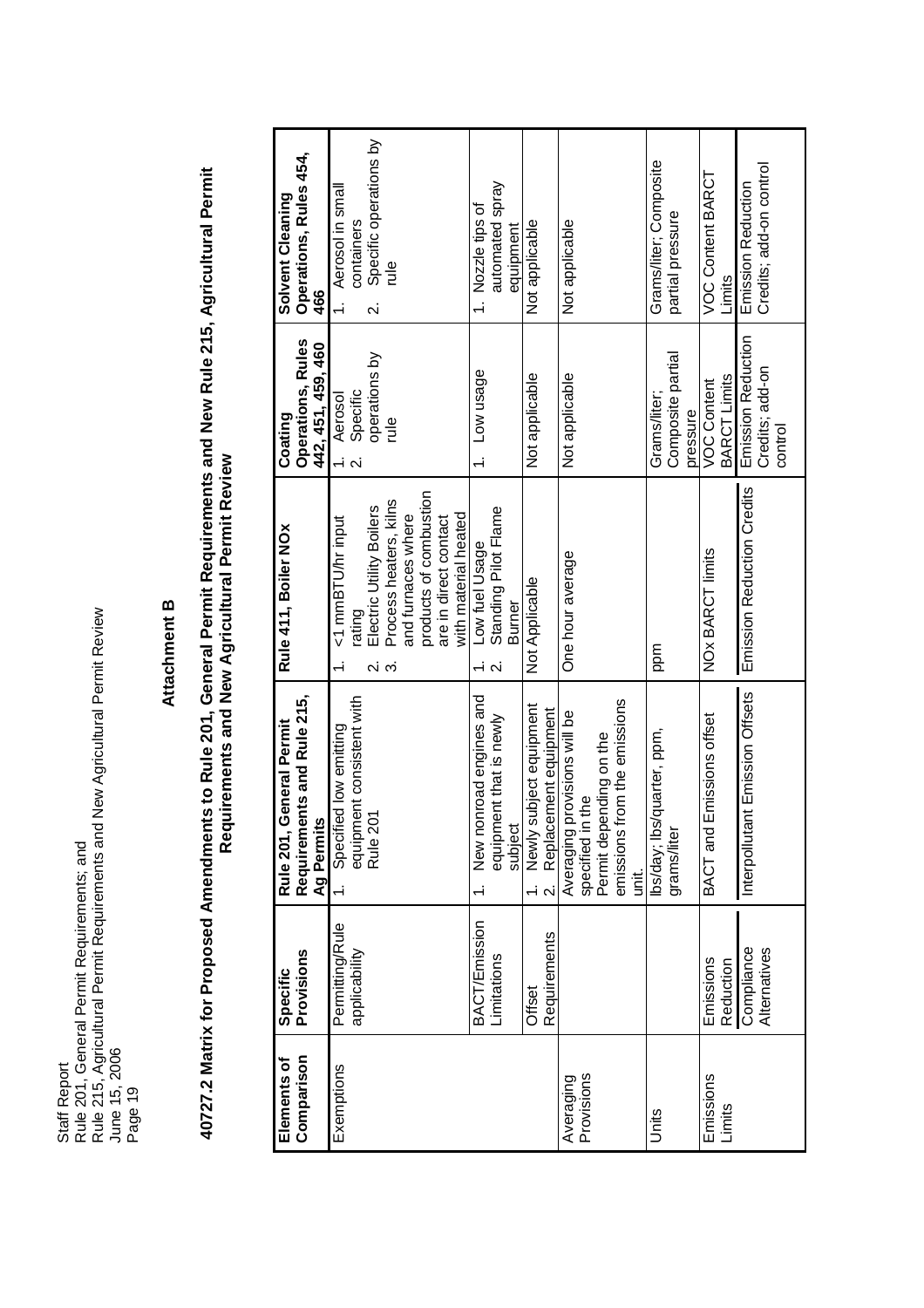Rule 201, General Permit Requirements; and<br>Rule 215, Agricultural Permit Requirements and New Agricultural Permit Review<br>July 25, 2006 Rule 215, Agricultural Permit Requirements and New Agricultural Permit Review Rule 201, General Permit Requirements; and Staff Report Staff Report Page 20

Cleaning methods; closed Cleaning methods; closed List of Materials; Product O & P Plan for those that & P Plan for those that materials, and metallic List of Materials; Product Determination of VOC materials, and metallic Determination of VOC Information Sheets, Information Sheets, use add-on control Content, exempt use add-on control Content, exempt Jsage records Usage records containers contentMonthly Annual Monthly Monthly List of Materials;<br>Product Information those that use add-<br>on control for storage;<br>application methods application methods VOC Content,<br>exempt materials, Product Information exempt materials, Closed containers Determination of Closed containers Determination of List of Materials; Sheets, Usage Sheets, Usage O & P Plan for and metallic content records<br>Monthly Monitor emissions; record- keeping for hours of operations, throughput, and Monitor emissions; record-<br>keeping for hours of<br>operations throughput, and operations throughput, and use, CEM records, source use, CEM records, source emissions.<br>Hours of operations, fuel Hours of operations, fuel depending on size for depending on size for Continuous emission Continuous for CEM; Continuous emission Continuous for CEM; Annual or biennial monitoring (CEM); monitoring (CEM); Annual or biennial compliance with compliance with testing to verify testing to verify emission limits. emission limits. source testing. source testing. est records. test records. emissions. Annual Specifies testing provisions Operating Parameters will be Specifies testing provisions provisions will be specified Operating Parameters will be provisions will be specified sources exempt pursuant to for initial boiling point and sources exempt pursuant to for initial boiling point and vapor pressure. Other in permit as applicable Inventory Statements for vapor pressure. Other Inventory Statements for in permit as applicable **Nork Practices will be** Work Practices will be specified in permit as specified in permit as specified in permit as specified in permit as monitoring/testing monitoring/testing Section 111 applicable applicable Annual Recordkeeping Test Methods Recordkeeping Frequency **Frequency** Work Practice<br>Requirements Requirements Monitoring/ Parameters Monitoring/ **Operating** Testing Records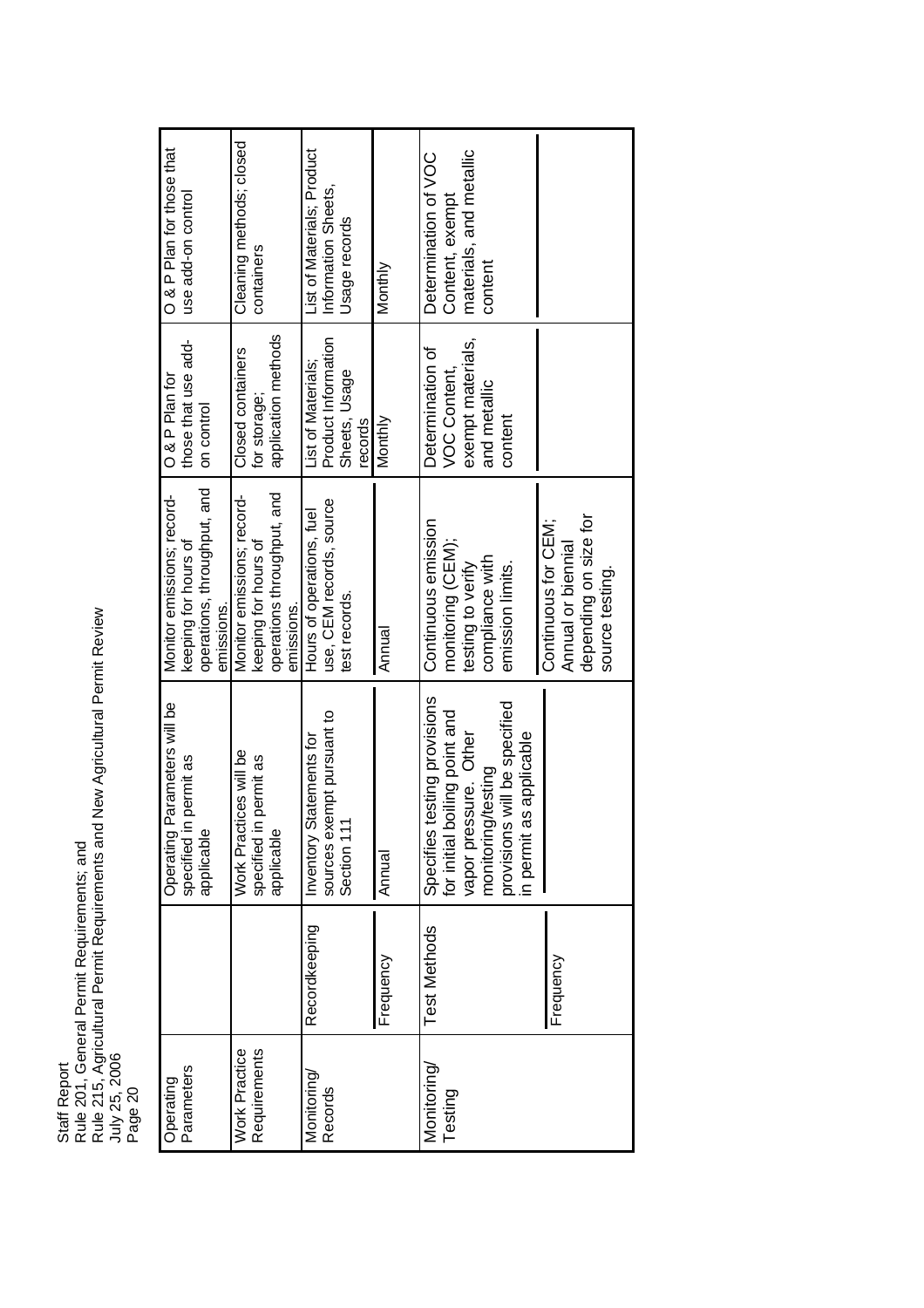### **ATTACHMENT C Public Comments**

### **Public Workshop Comments (July 6, 2006)**

**Comment #1:** No incentives are built into the rule. How does the incentive funding work? **Response:** The District has incentive funding available through the Carl Moyer Program for the replacement or retrofit of diesel engines and equipment. **Comment #2:** The last thing you are going to remember during a busy period is to notify the District when an engine is switched out. What are the penalties for not notifying? **Response:** The District compliance staff can issue a Notice to Comply or a Notice of Violation, depending on the circumstances. Generally a Notice to Comply is issued for the first incident of not providing the required District notification. Repeated violations generally trigger a Notice of Violation which could involve a financial penalty. **Comment #3:** What determined the emission thresholds for permitting agricultural sources? **Response:** The thresholds are established by state and federal law. State law - specifically SB 700 (Health and Safety Code Section 42301.16) set the permitting threshold at one-half the applicable emissions threshold for a federal major source in the District for any air contaminant. The federal major source thresholds are linked to the District's attainment/nonattainment designations and classifications. As a "serious nonattainment area" for ozone a major source is defined by the Federal Clean Air Act (42 USC 7511a.c) as 50 tons per year of either VOC or NOx. **Comment #4:** Will the emissions threshold for permitting of agricultural sources change? If so, what would be the time frame? **Response:** The emissions thresholds for VOC and NOx will decrease if the District determines that it is necessary to change our federal air quality classification - called a "bump up" for the federal 8-hour ozone standard. It is likely, but not certain, that such a bump up will occur. That decision will be made as part of the public process for the ozone attainment plan. Better information will be available later this year, and a formal request (decision) being made about one year from now. EPA must then take action to approve such a request. EPA has one year to take that action. So, although the